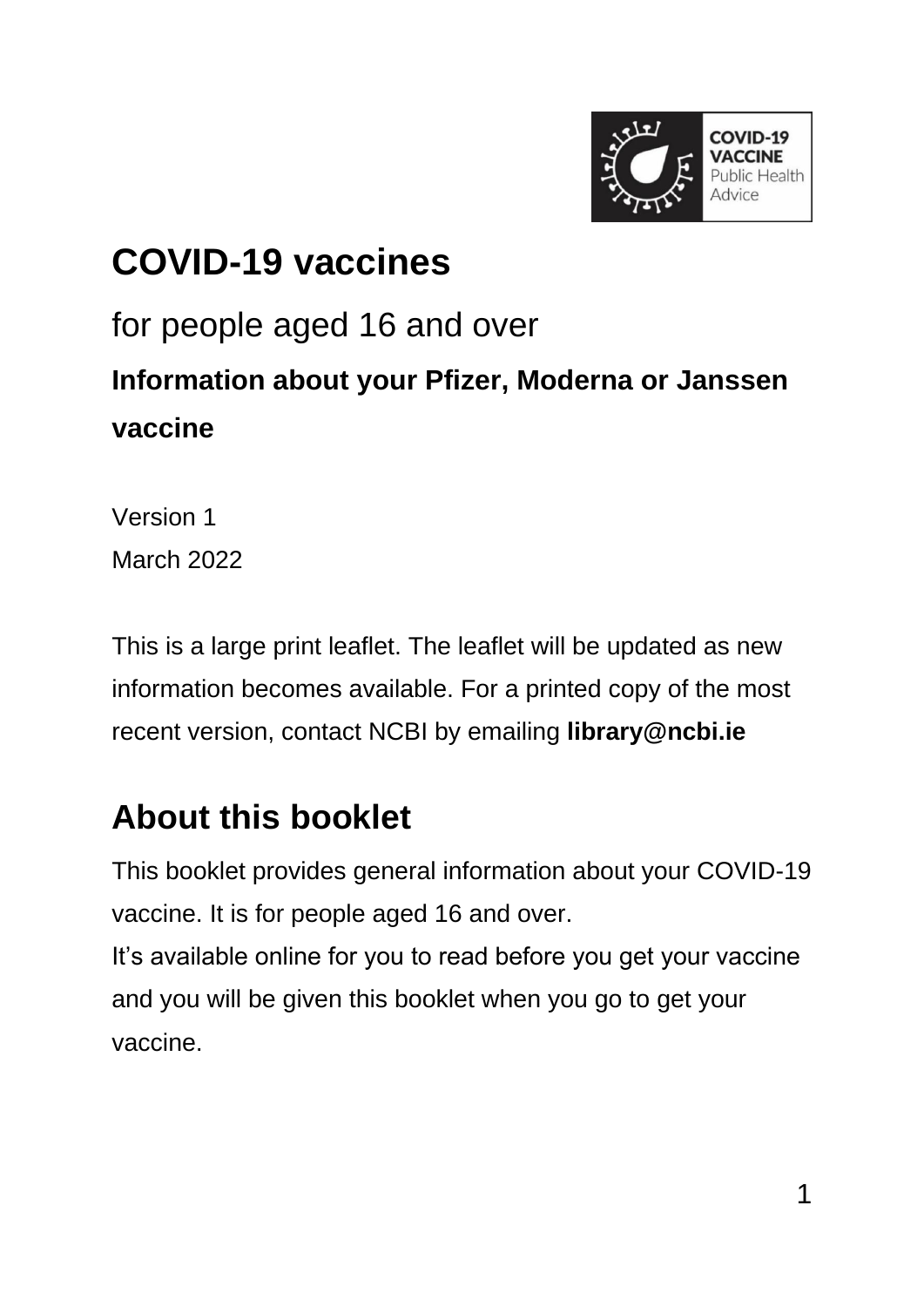# **Contents:**

| Each of the three vaccines – side effects and |  |
|-----------------------------------------------|--|
|                                               |  |

#### **COVID-19 vaccine Pfizer – also called Comirnaty.….**page 11

- Possible side effects of the Pfizer vaccine
- When you should not get the Pfizer vaccine

#### **COVID-19 vaccine Moderna Spikevax.………………..**page 15

- Possible side effects of the Moderna vaccine
- When you should not get the Moderna vaccine
- **COVID-19 vaccine Janssen..……………………………**page 21
	- Possible side effects of the Janssen vaccine
	- When you should not get the Janssen vaccine

| - 2 |
|-----|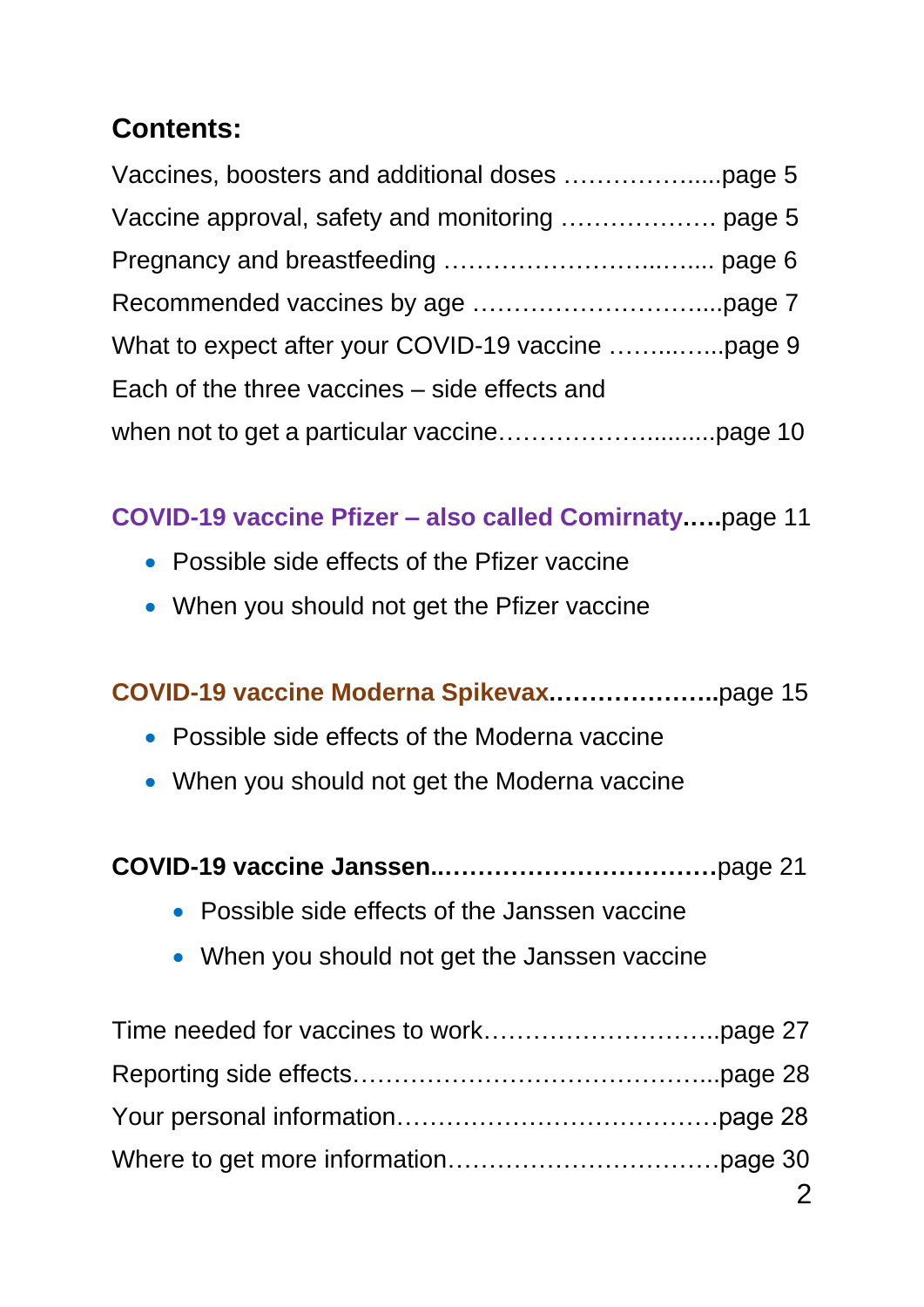Your vaccinator can answer any questions you might have after reading this booklet.

Please keep this booklet, as you may need to refer back to it. If you want this booklet in another format such as Easy Read, Braille, Audio, Irish Sign Language or you want a translated version, visit **[www.hse.ie/covid19vaccinematerials](https://www.hse.ie/eng/services/covid-19-resources-and-translations/covid-19-vaccine-materials)**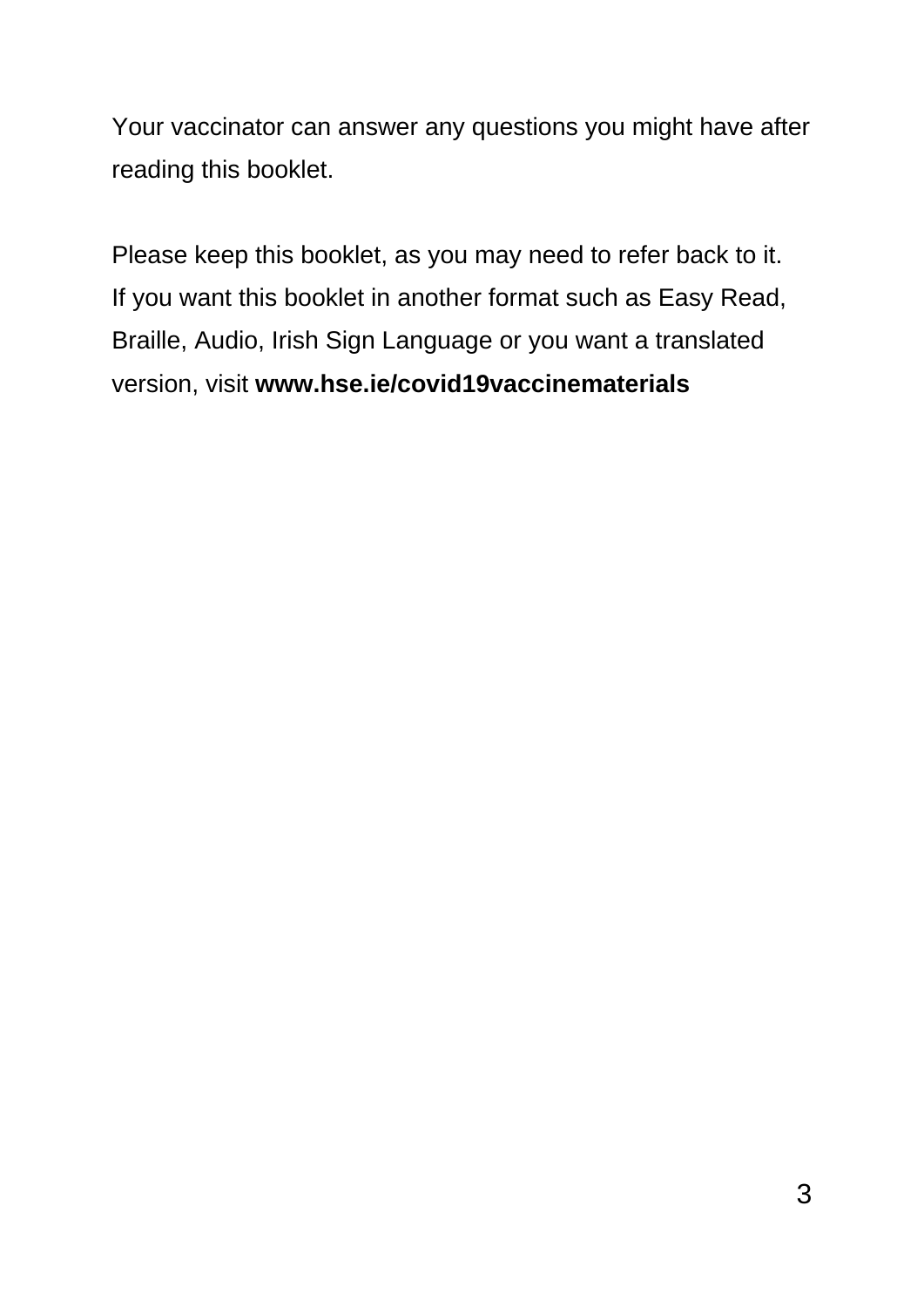# **About your COVID-19 vaccine**

COVID-19 vaccines are the best way to protect yourself from COVID-19. Since the vaccines were introduced, we have seen fewer people with serious illness and fewer deaths from the virus in Ireland.

Getting a COVID-19 vaccine should reduce your risk of getting COVID-19 and protect you from serious complications. The HSE is vaccinating people in Ireland to protect them and to continue to reduce the number of people with serious illness and the number of deaths.

This booklet has information about the three main vaccines in Ireland's COVID-19 vaccination programme for people aged 16 and over: **Pfizer**, **Moderna** and **Janssen**.

There are separate information booklets about vaccines for children aged five to 11 and 12 to 15 years available at **[www.hse.ie](https://www.hse.ie/eng/)**

If you are being offered the Novavax vaccine, also called Nuvaxovid, there is a separate information booklet available for you.

In Ireland, COVID-19 vaccine AstraZeneca, also called Vaxzevria, is no longer used, but you can find information on it on **ww[w.hse.ie](https://www.hse.ie/eng/)**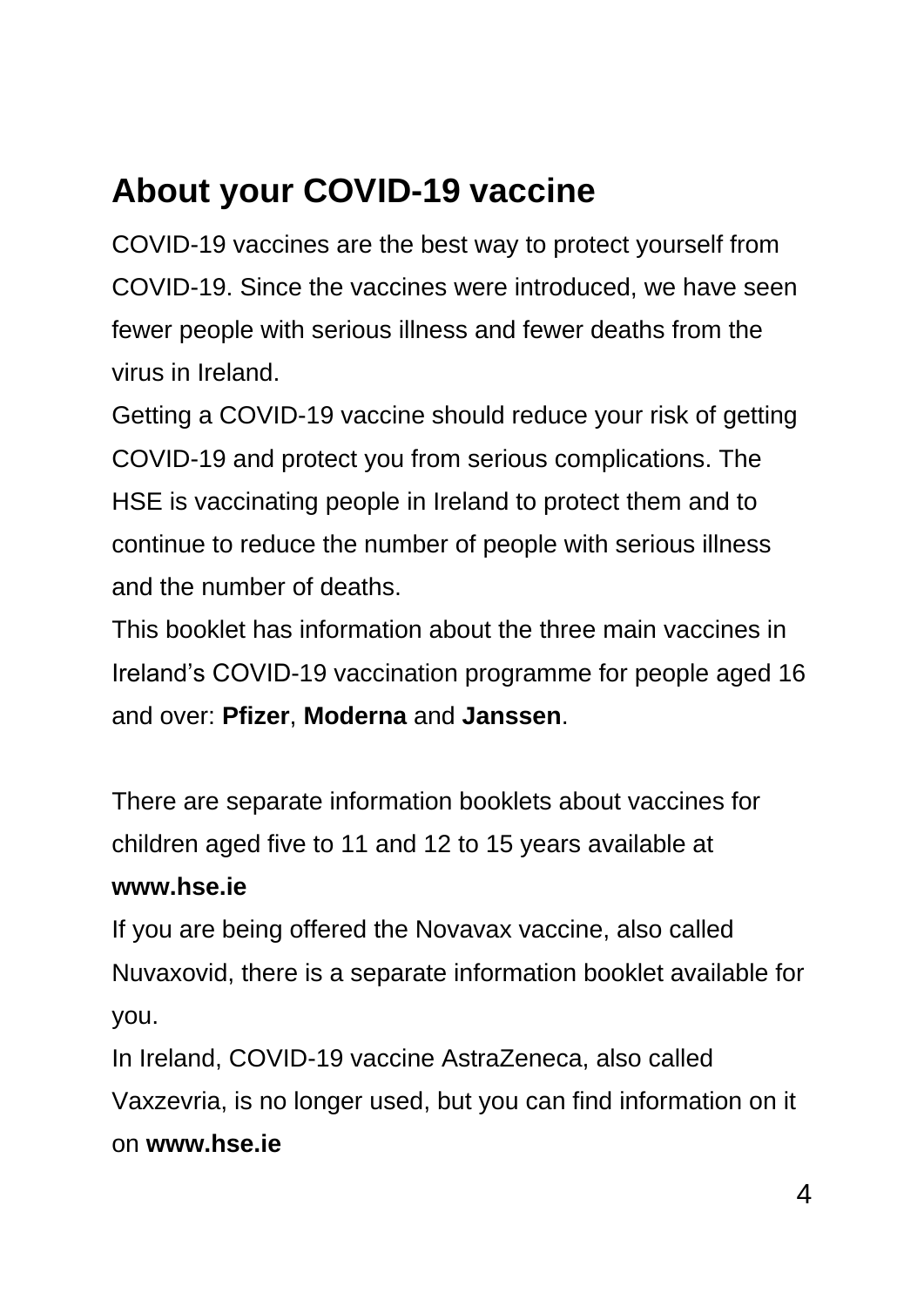# **Vaccines, boosters and additional doses**

When we refer to vaccine – or vaccines – in this booklet, we mean:

- a first or second dose
- $\bullet$  an additional dose offered to people with a weak immune system and/or
- a booster dose

# **Vaccine approval, safety and monitoring**

The HSE only uses vaccines when they meet the required standards of safety and effectiveness and after the European Medicines Agency EMA has licensed them.

COVID-19 vaccines have gone through the same clinical trials and safety checks as all other licensed vaccines, however the vaccines are still quite new and the information on the longterm side effects is limited. In particular, the risk of rare side effects after a booster dose is not yet known.

It is your choice to get the vaccine. The HSE, the World Health Organization WHO and the Department of Health strongly recommend that you get your vaccine when it is offered to you.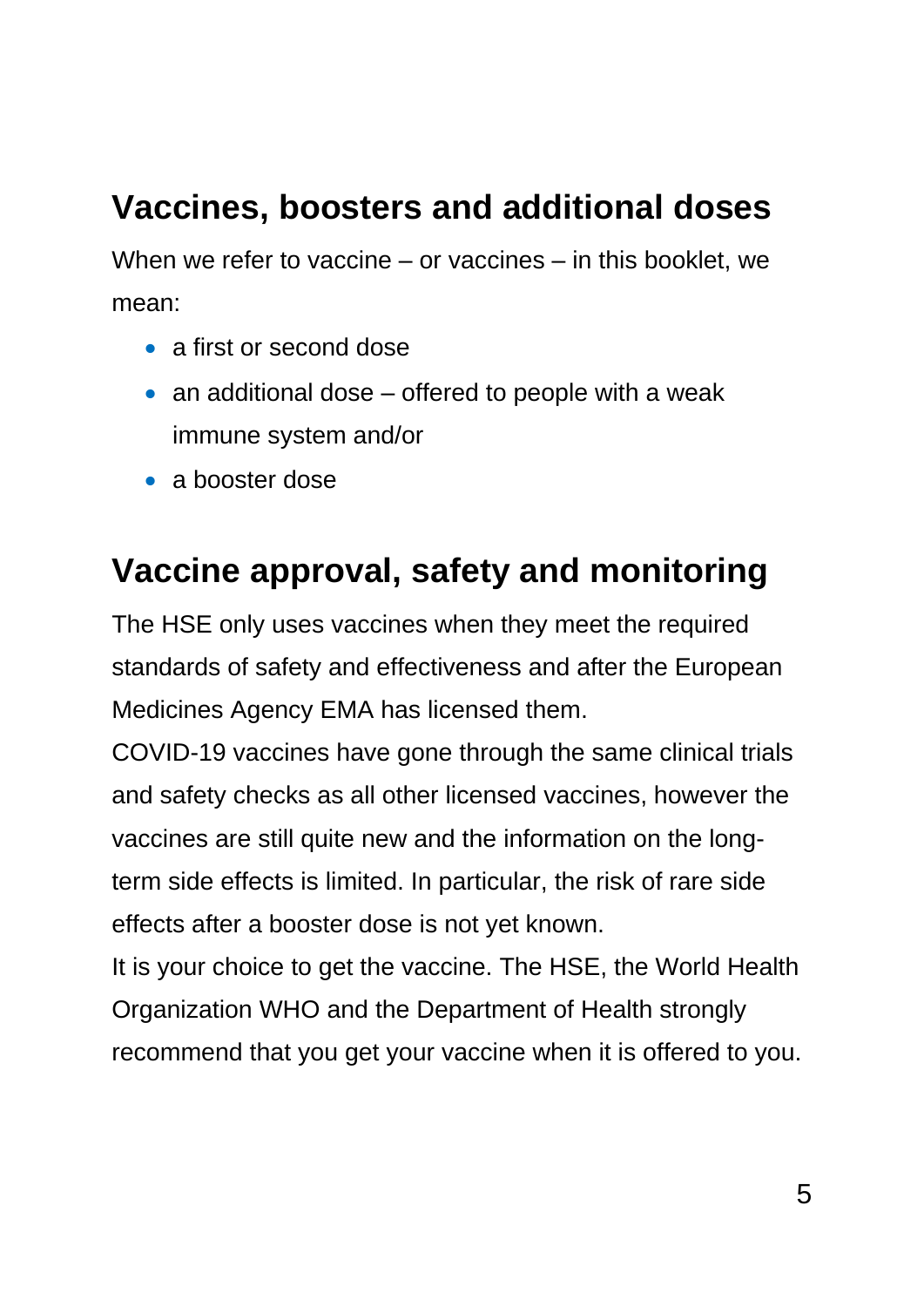The Health Products Regulatory Authority HPRA and the European Medicines Agency EMA monitor COVID-19 vaccines for safety and effectiveness. We tell you more about the HPRA on page 28.

In Ireland, the National Immunisation Advisory Committee NIAC gives advice on vaccine policy to the Department of Health and the HSE implements the department's policy.

# **Pregnancy and breastfeeding**

You should get your COVID-19 vaccine if you're:

- pregnant
- trying for a baby or might get pregnant
- breastfeeding

Most pregnant people who get the virus, even if they haven't had a COVID-19 vaccine, get mild to moderate symptoms. They give birth as planned and the risk of passing COVID-19 to their baby is low.

However, if you are pregnant you are more likely to get seriously ill and need treatment in intensive care. The virus may also cause complications for your baby.

There is no evidence that COVID-19 vaccines affect fertility in men or women. You don't have to delay getting pregnant after your COVID-19 vaccine.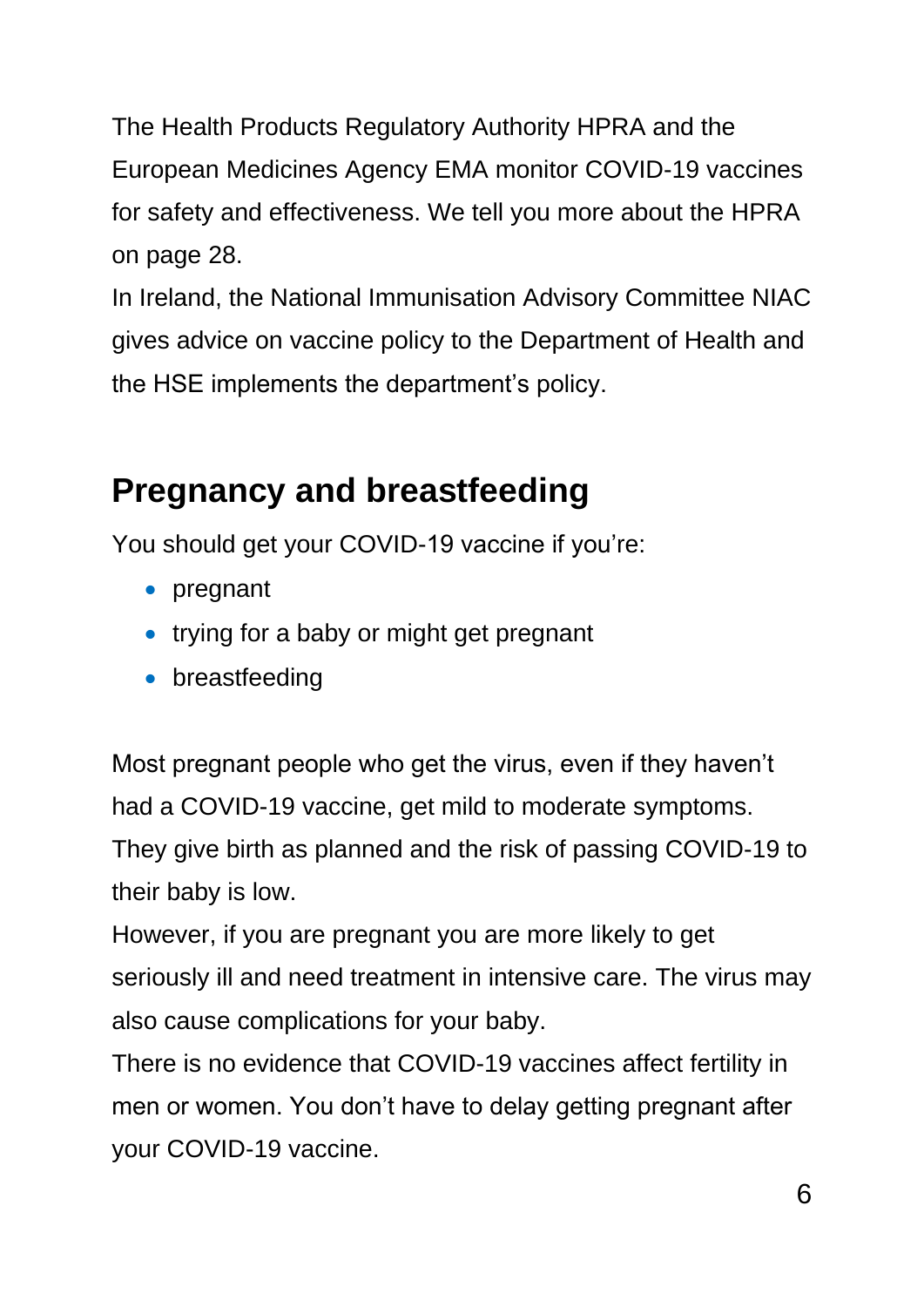It is safe to get your COVID-19 vaccine at the same time as the other vaccines you're offered in pregnancy.

If you are pregnant, you will likely be offered a **Pfizer** or a **Moderna** vaccine. These are both mRNA type vaccines – vaccines that tell your body how to make antibodies that help fight the COVID-19 virus. You can find more information on **[www.hse.ie](https://www.hse.ie/eng/)**

You will only be offered the **Moderna** vaccine in Ireland if you are aged 30 and over.

If you have any questions you can talk to a trusted healthcare professional.

# **Recommended vaccines by age**

All COVID-19 vaccines give you good protection from severe illness with COVID-19 when you have:

- your first round of vaccines and
- any additional and/or booster doses recommended for you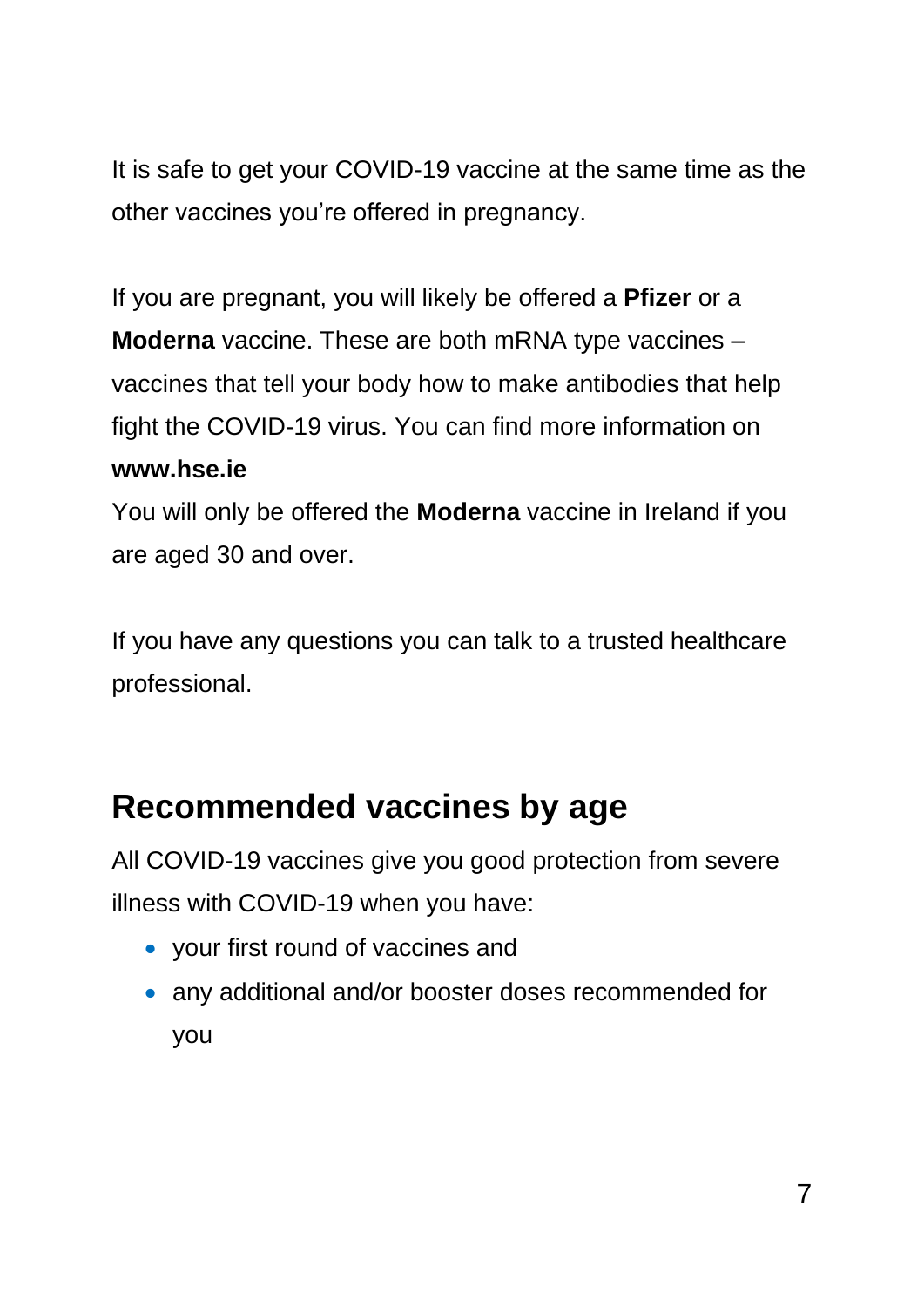The National Immunisation Advisory Committee NIAC advises that you can get any COVID-19 mRNA vaccine – **Pfizer** or **Moderna** – as a booster dose, even if you had a different vaccine before.

### **Advice by age group:**

If you are:

- 16 to 30, you will be offered **Pfizer** vaccine for COVID-19
- 30 or over you will be offered **Pfizer** vaccine or **Moderna** vaccine for COVID-19
- under 50, **Janssen** is not recommended

If you can't have an mRNA vaccine, you may be offered **Janssen** or Novavax. There is separate advice for Novavax and you can read about it on **[www.hse.ie](http://www.hse.ie/)**

There is separate advice about vaccines for children on **[www.hse.ie](http://www.hse.ie/)**

### **Important:**

Advice from the European Medicines Agency EMA and the National Immunisation Advisory Committee NIAC may vary at times. When this happens, we follow NIAC guidance in Ireland.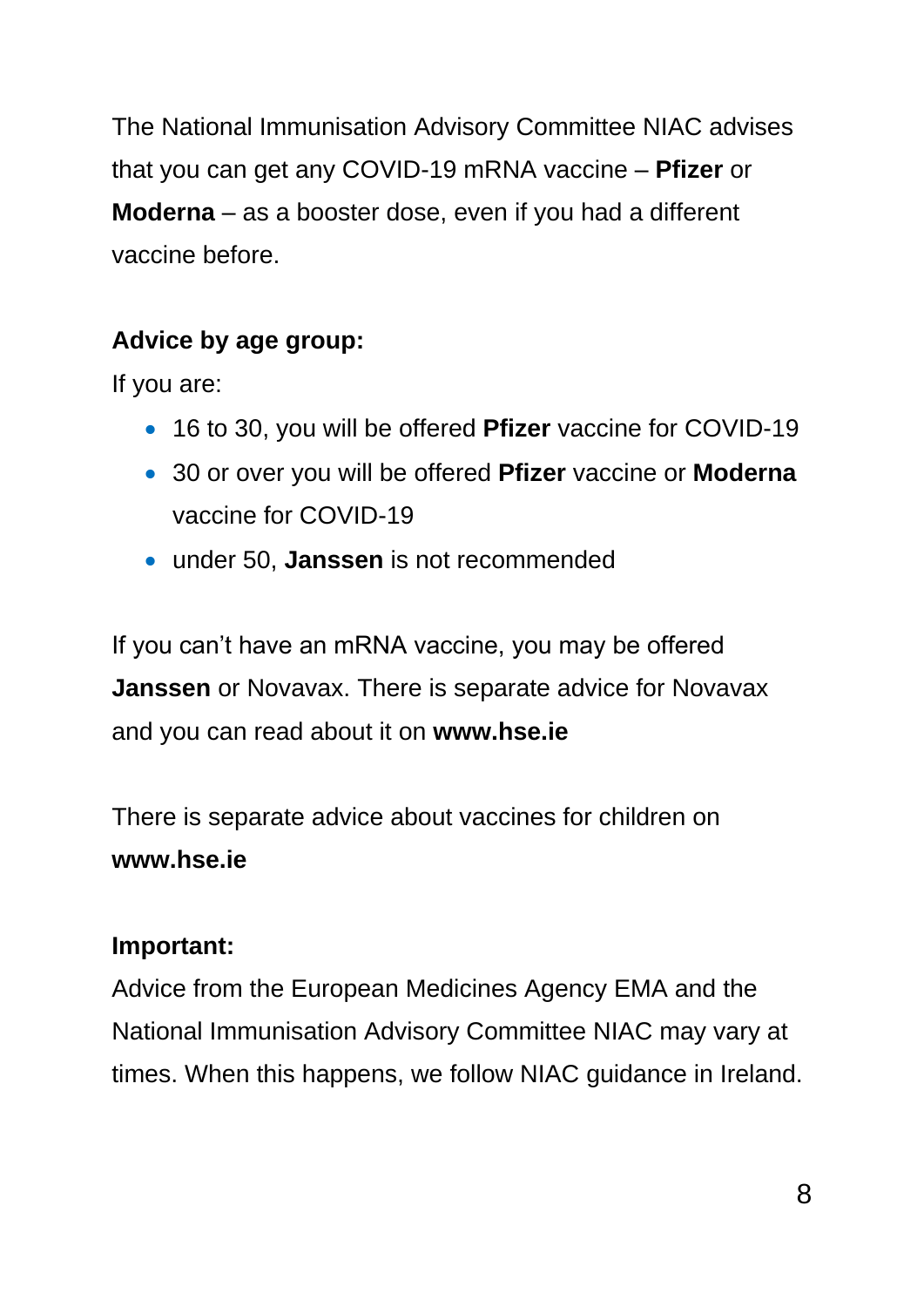# **What to expect after your COVID-19**

# **vaccine**

Like all medicines, vaccines can cause **side effects.** Most of these are mild to moderate, short-term, and not everyone gets them.

Serious side effects, like a severe allergic reaction, are extremely rare. Your vaccinator is trained to treat very rare serious allergic reactions.

The side effects can be different for each vaccine and you should read this booklet and the manufacturer's Patient Information Leaflet for the vaccine you get. The manufacturer's leaflet is available on **ww[w.hse.ie](https://www.hse.ie/eng/)** or we can print a copy for you on the day you get your vaccine.

In the next section, we give you the known side effects of the three COVID-19 vaccines detailed in this booklet, and tell you how common or rare they are. We also highlight who should not take each vaccine. You can find further information on **ww[w.hse.ie](https://www.hse.ie/eng/)**

More information becomes available all the time. The information on **ww[w.hse.ie](https://www.hse.ie/eng/)** is updated more frequently, as new studies are published.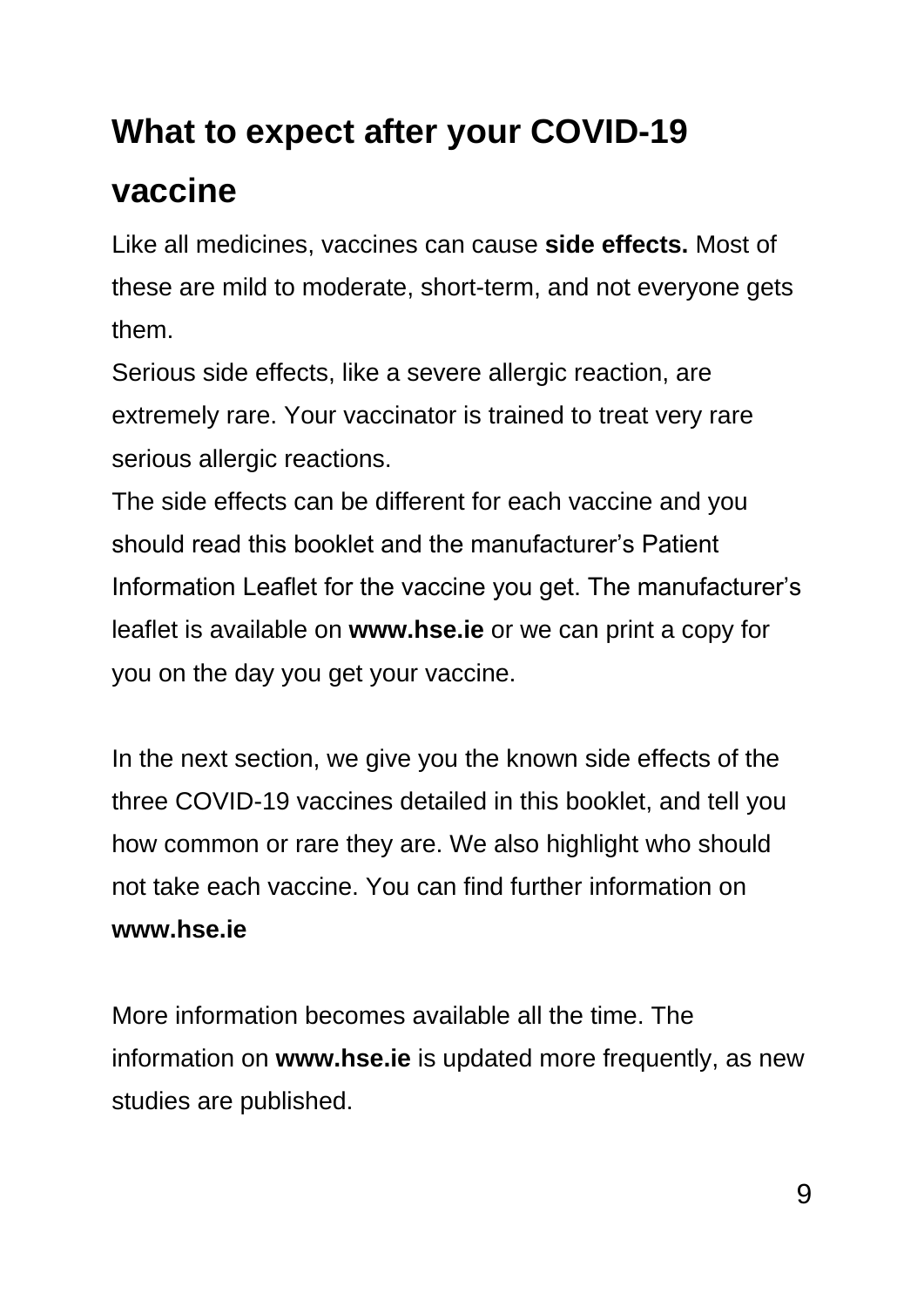# **The three vaccines – their side effects and when not to take a particular vaccine**

On the following pages, we tell you about the possible side effects and when not to take a particular vaccine. We categorise side effects, from very common to extremely rare.

- Very common more than 1 in 10 people
- Common up to 1 in 10 people
- Uncommon up to 1 in 100 people
- Rare up to 1 in 1,000 people
- Very rare up to 1 in 10,000 people
- **Extremely rare. It is not known yet how many people who** get this vaccine will experience these side effects but they are thought to be extremely rare.

While different vaccines will have side effects in common, you should pay attention to the side effects listed for the vaccine that you get. The name and colour of the vaccine is on the record card that your vaccinator will give you and on the pages in this booklet. You should look out for side effects in the hours and days after your vaccine.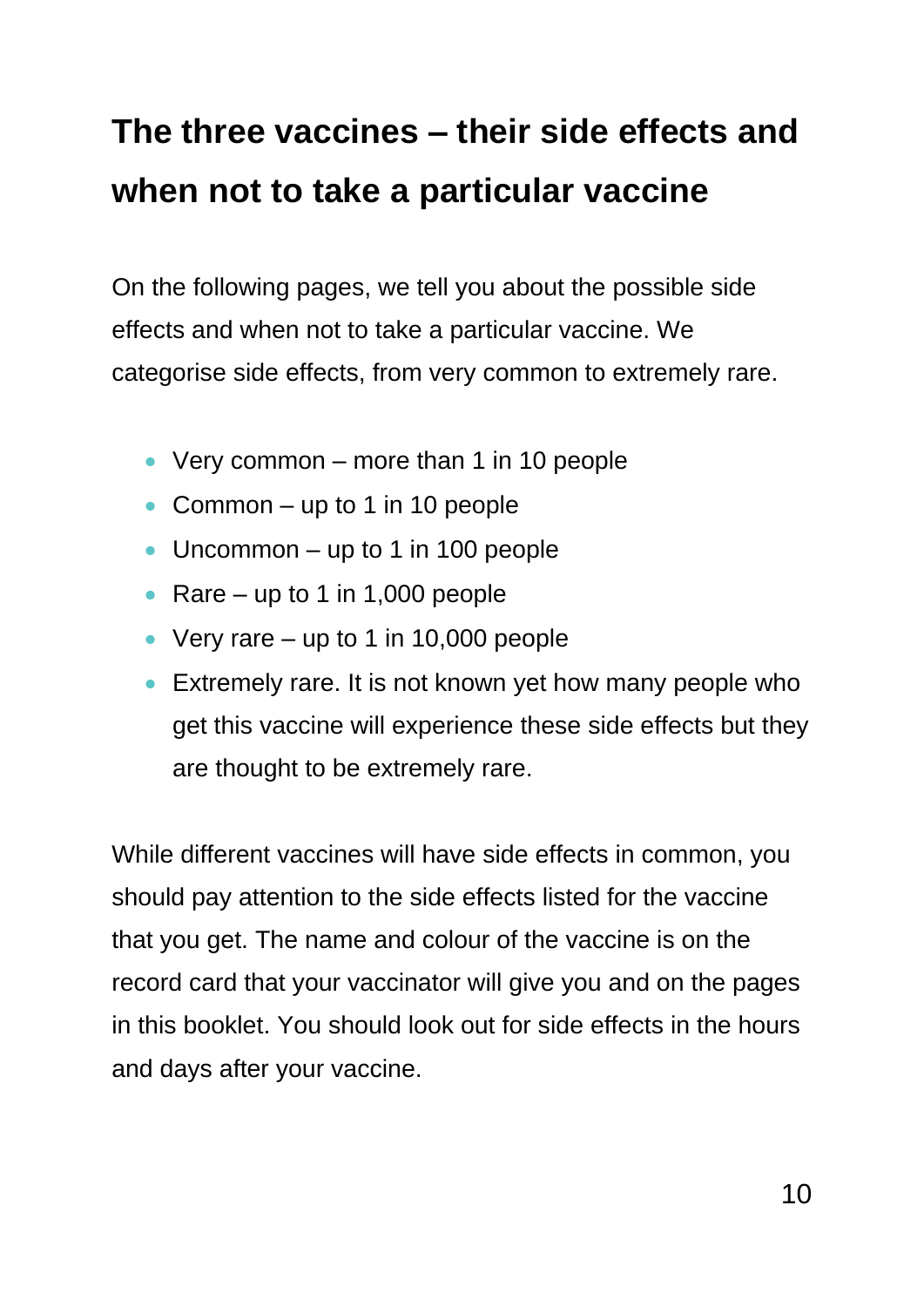# **COVID-19 vaccine Pfizer** *–* also called Comirnaty

The possible side effects and how often they occur are listed below, followed by when not to take this vaccine. If in any doubt, always ask a trusted healthcare professional.

# **Possible side effects:**

#### **Very common**

#### **More than 1 in 10 people**

- feeling tired
- tenderness or swelling where you have had the vaccine injection
- headache
- muscle pain
- joint pain
- diarrhoea
- fever temperature of 38 degrees Celsius or above or chills

#### **Common**

#### **Up to 1 in 10 people**

- nausea
- vomiting
- $\bullet$  redness where the vaccine was given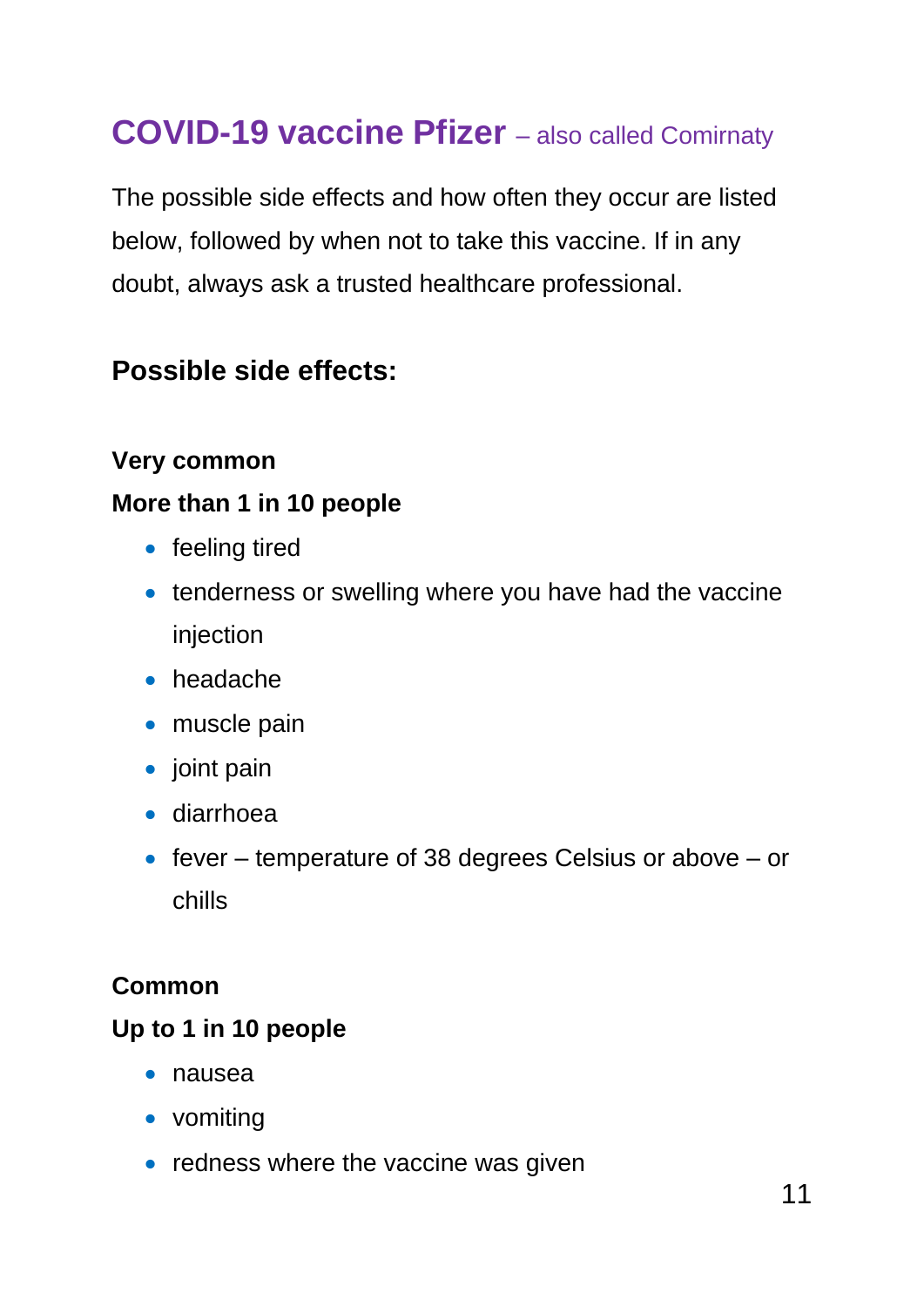#### **Uncommon**

### **Up to 1 in 100 people**

- itchiness where the vaccine was given
- generalised itchiness
- a rash
- swelling of the lymph glands. This is more common after a booster dose.
- **·** sleeplessness
- excessive sweating
- night sweats
- decreased appetite
- lack of energy, lethargy or feeling unwell
- pain in the arm you got the vaccine in

#### **Rare**

#### **Up to 1 in 1,000 people**

- temporary drooping on one side of the face
- allergic reactions like hives or swelling of the face

#### **Very rare**

#### **Up to 1 in 10,000 people**

 myocarditis and pericarditis. This means inflammation of the heart muscle or the lining of the heart muscle. See the next page for symptoms.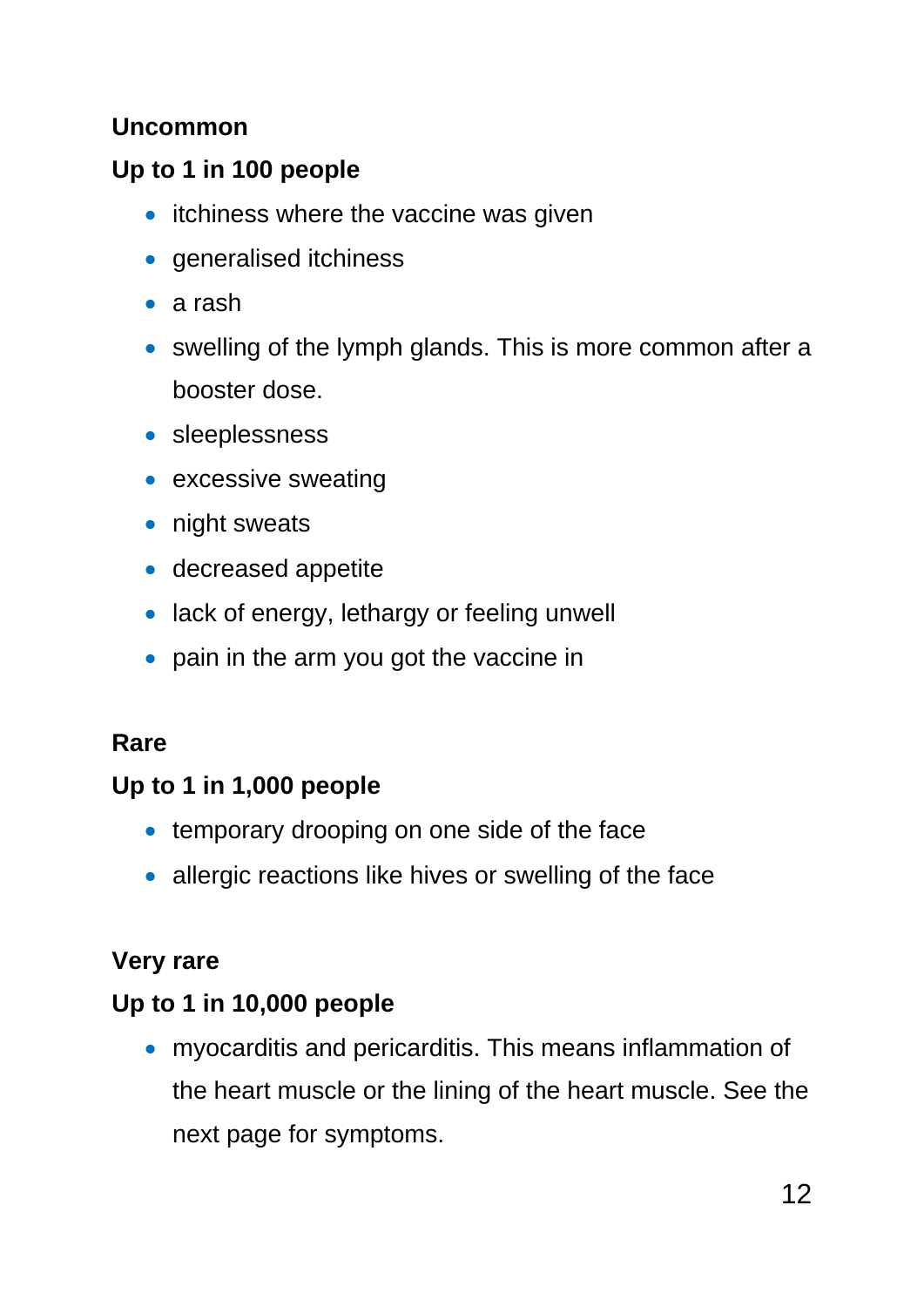### **Extremely rare**

#### **Frequency not known yet**

- a severe allergic reaction
- Erythema Multiforme a skin reaction that causes red spots or patches on the skin that may look like a target or "bulls-eye" with a dark red centre surrounded by paler red rings
- swelling of the face if you have facial fillers
- extensive swelling of the arm or leg where the vaccine was given
- tingling or prickling sensation, or loss of sensation in some part of the body

# **Symptoms of myocarditis and pericarditis**

Myocarditis and pericarditis are inflammatory conditions of the heart. Even though the risk of these conditions is very low, you should know the signs to look for.

Get medical help if you get any of these symptoms after you get this vaccine:

- **•** breathlessness
- palpitations a forceful heartbeat that may be irregular
- $\bullet$  chest pain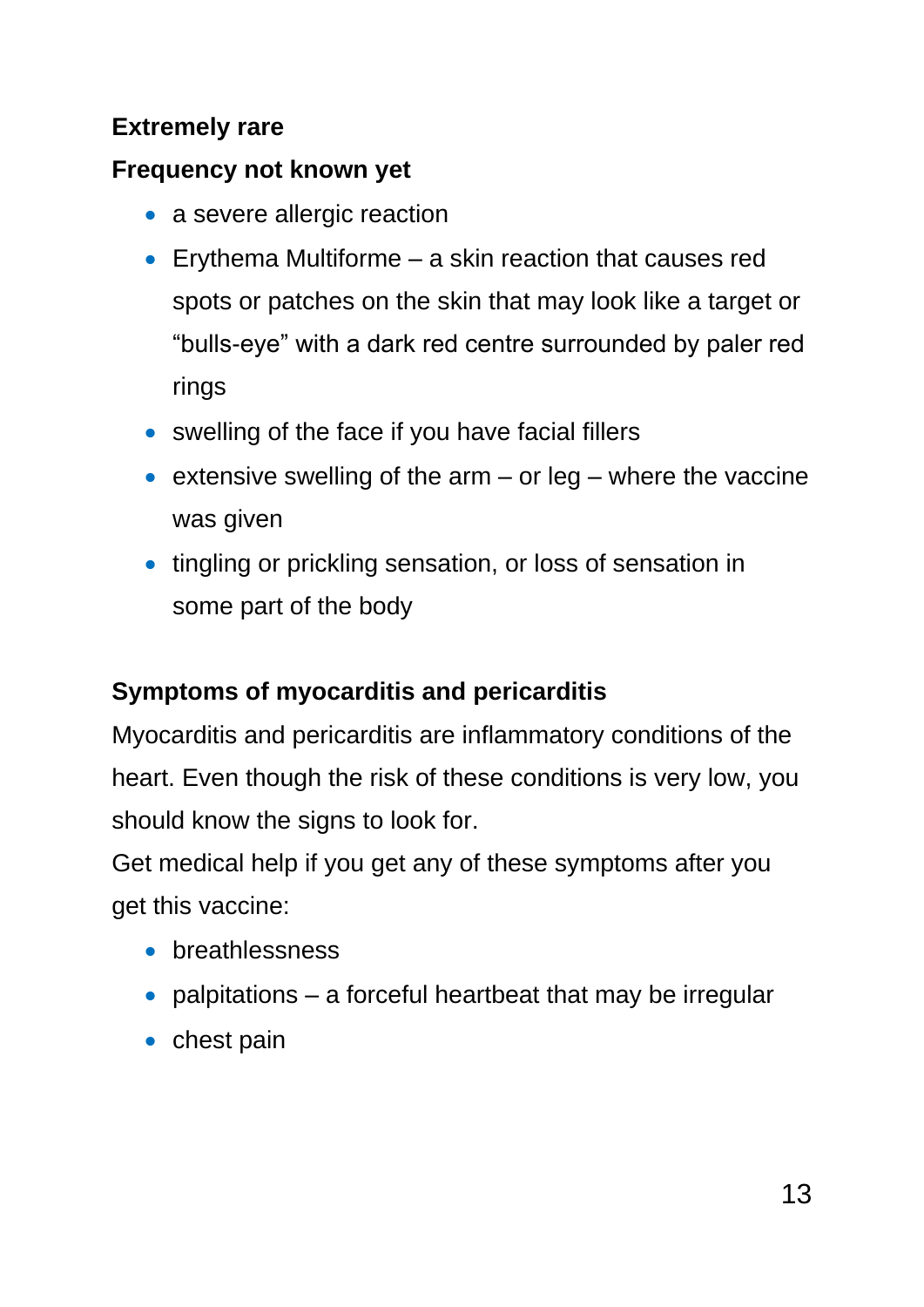# **You should NOT get the COVID-19 vaccine Pfizer Comirnaty if:**

- you have had a severe allergic reaction to any of the ingredients in the vaccine, including polyethylene glycol or PEG. Read the manufacturer's Patient Information Leaflet to see the list of ingredients.
- you have had a severe allergic reaction to a previous dose of the **Pfizer** vaccine or the **Moderna** Spikevax COVID-19 vaccine
- you had myocarditis  $-$  inflammation of the heart  $-$  after a previous dose of the **Pfizer** vaccine or the **Moderna** Spikevax COVID-19 vaccine
- you have been told by a Doctor that you should not have the **Moderna** Spikevax COVID-19 vaccine or the **Pfizer**  COVID-19 vaccine for medical reasons
- **Talk to your Doctor before getting this COVID-19 vaccine if you:**
- $\bullet$  had a severe allergic reaction anaphylaxis in the past, including to any other vaccine or medication
- $\bullet$  had pericarditis inflammation of the lining of the heart after a previous dose of the **Pfizer** vaccine or the **Moderna** Spikevax COVID-19 vaccine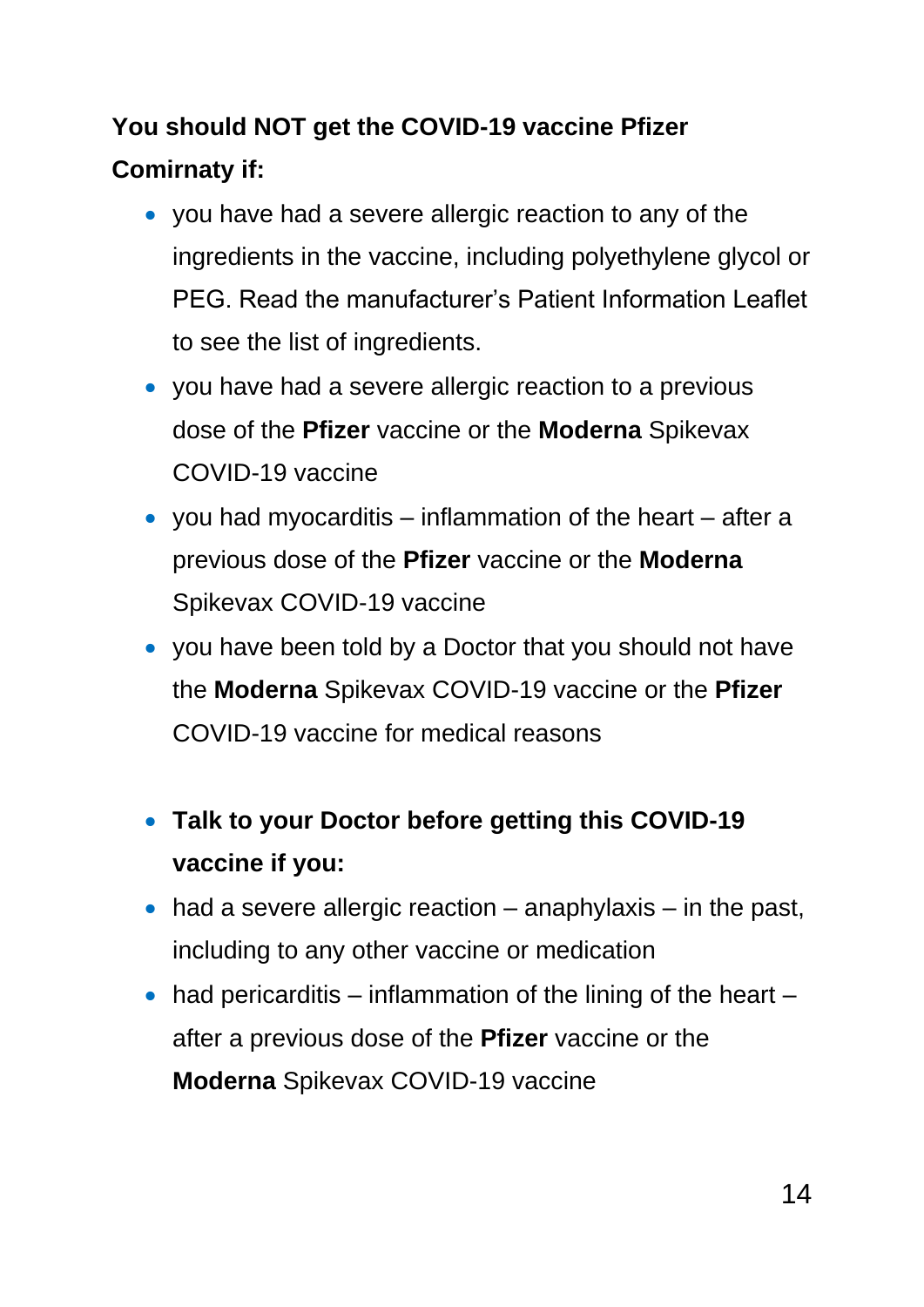# **COVID-19 vaccine Moderna** *–* also called Spikevax

The possible side effects and how often they occur are listed below, followed by when not to take this vaccine. If in any doubt, always ask a trusted healthcare professional.

### **Possible side effects:**

#### **Very common**

#### **More than 1 in 10 people**

- feeling tired
- tenderness or swelling where you had the vaccine injection – redness can also occur here, sometimes 9 to 11 days after vaccination
- headache
- swollen lymph glands usually under your arm where you had the injection
- muscle pain
- $\bullet$  joint pain
- nausea or vomiting
- $\bullet$  fever temperature of 38 degrees Celsius or above or chills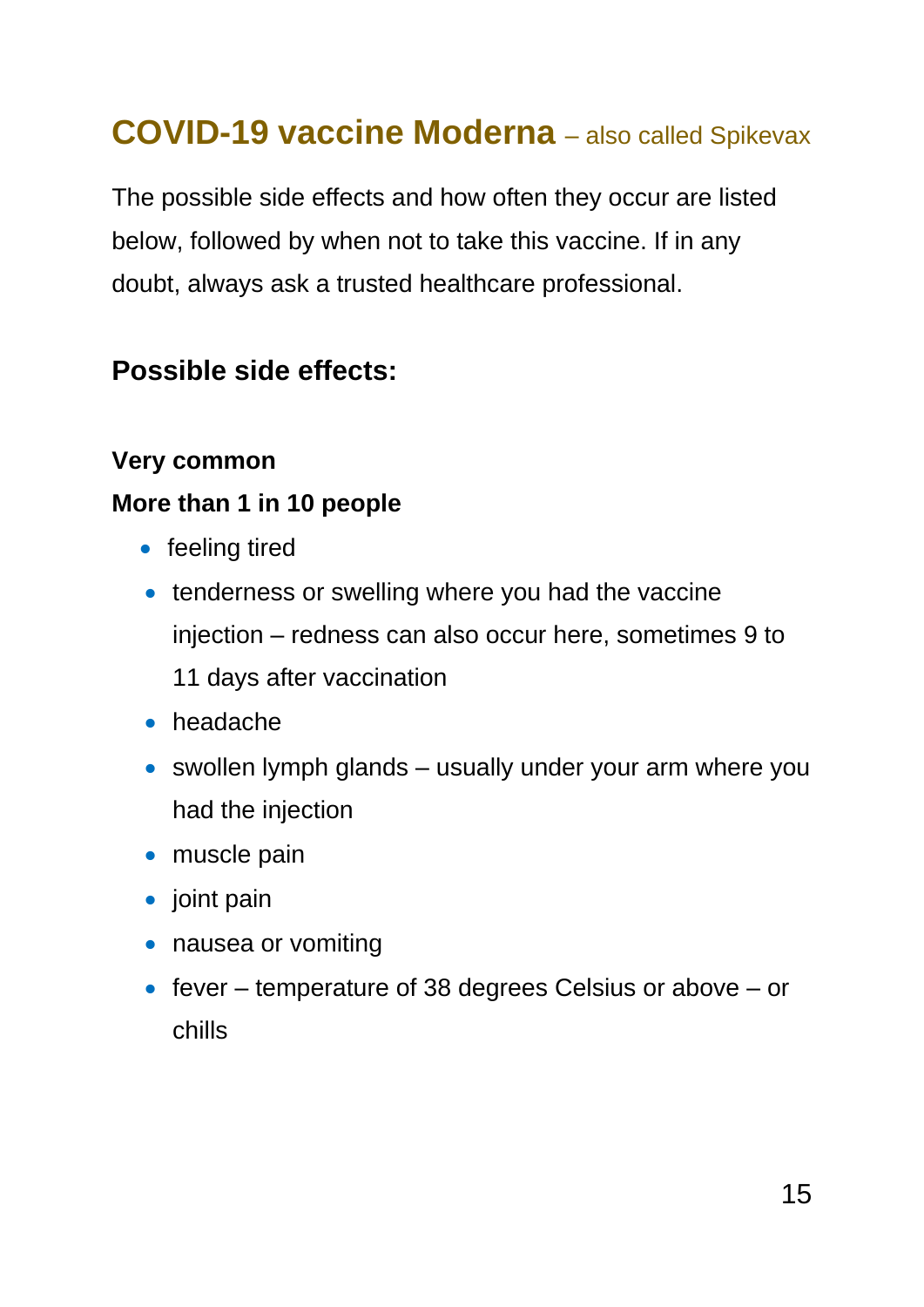### **Common**

# **Up to 1 in 10 people**

- diarrhoea
- $\bullet$  rash
- $\bullet$  rash or hives where you had the vaccine injection  $$ sometimes 9 to 11 days after vaccination

### **Uncommon**

### **Up to 1 in 100 people**

- itchiness where the vaccine was given
- dizziness
- tummy pain

### **Rare**

### **Up to 1 in 1,000 people**

- Bell's palsy temporary drooping on one side of the face
- swelling of your face if you have facial fillers
- tingling or prickling sensation, or loss of sensation in some part of the body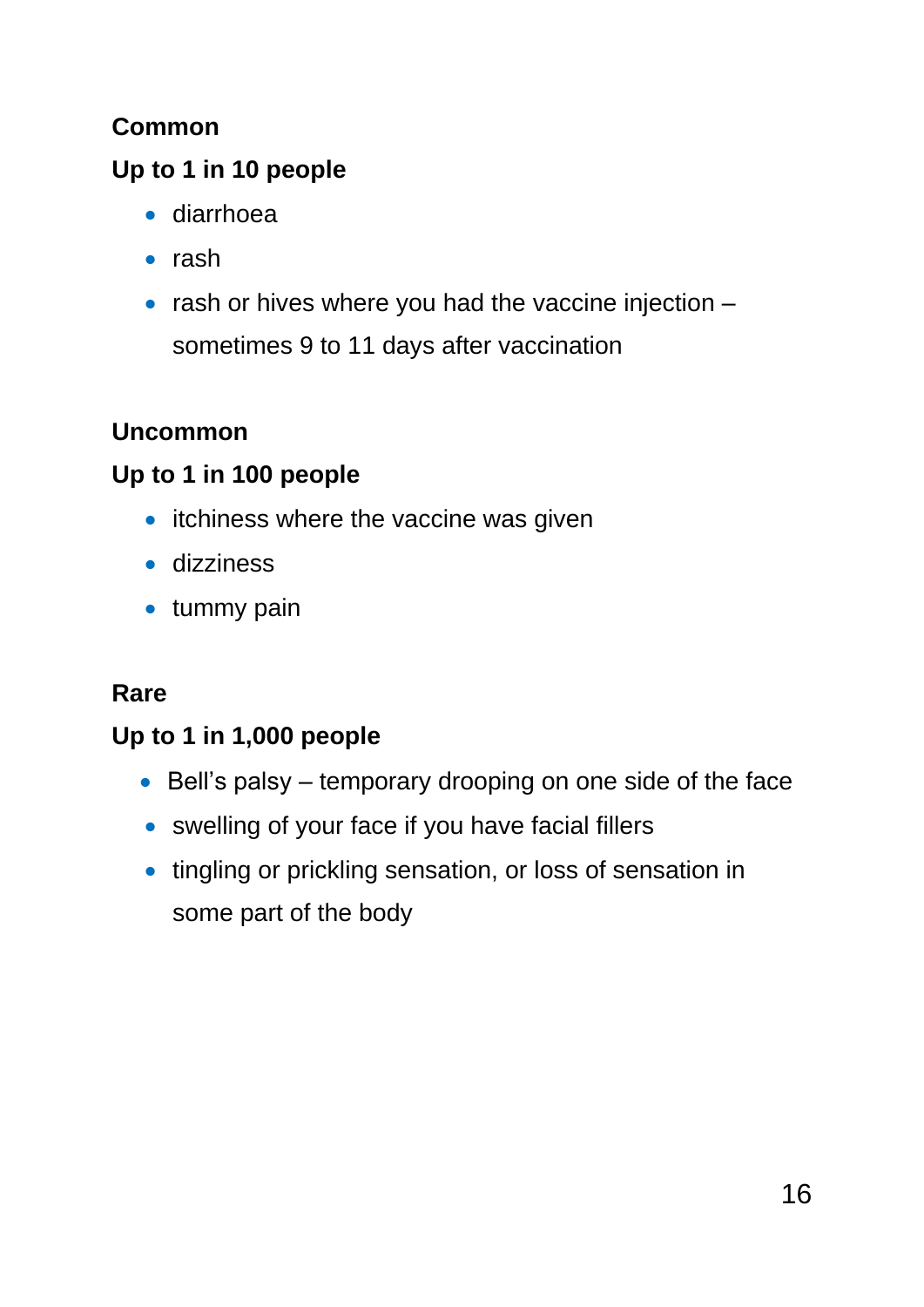#### **Very rare**

### **Up to 1 in 10,000 people**

 myocarditis and pericarditis. This means inflammation of the heart muscle or the lining of the heart muscle. See the next page for symptoms.

### **Extremely rare**

### **Frequency not known yet**

- a severe allergic reaction or hypersensitivity reactions
- develop Erythema Multiforme a skin reaction that causes red spots or patches on the skin that may look like a target or "bulls-eye" with a dark red centre surrounded by paler red rings
- flare-ups of capillary leak syndrome, see below for symptoms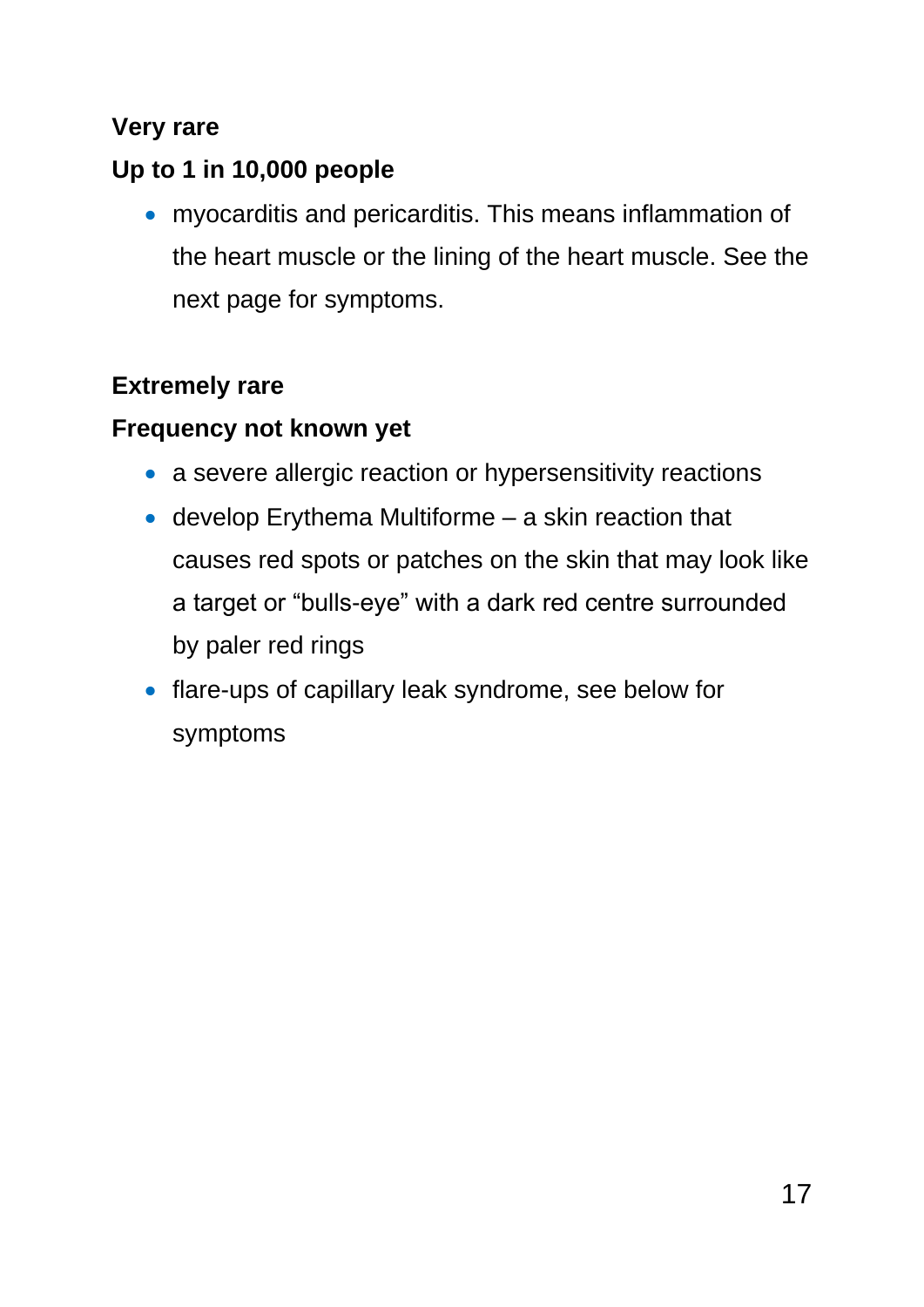### **Symptoms of myocarditis and pericarditis**

Myocarditis and pericarditis are inflammatory conditions of the heart. Even though the risk of these conditions is very low, you should know the signs to look for.

Get medical help if you get any of these symptoms after you get this vaccine:

- **•** breathlessness
- palpitations  $-$  a forceful heartbeat that may be irregular
- $\bullet$  chest pain

#### **Symptoms of capillary leak syndrome**

Capillary leak syndrome causes fluid to leak from small blood vessels. There is a possible risk of flare-ups in people with a history of capillary leak syndrome. Even though the risk of the condition is extremely low, you should know the signs to watch for.

Get urgent medical help if you get any of these symptoms after the **Moderna** vaccine:

- rapid swelling of the limbs (arms and legs)
- sudden weight gain

You may also feel faint due to low blood pressure.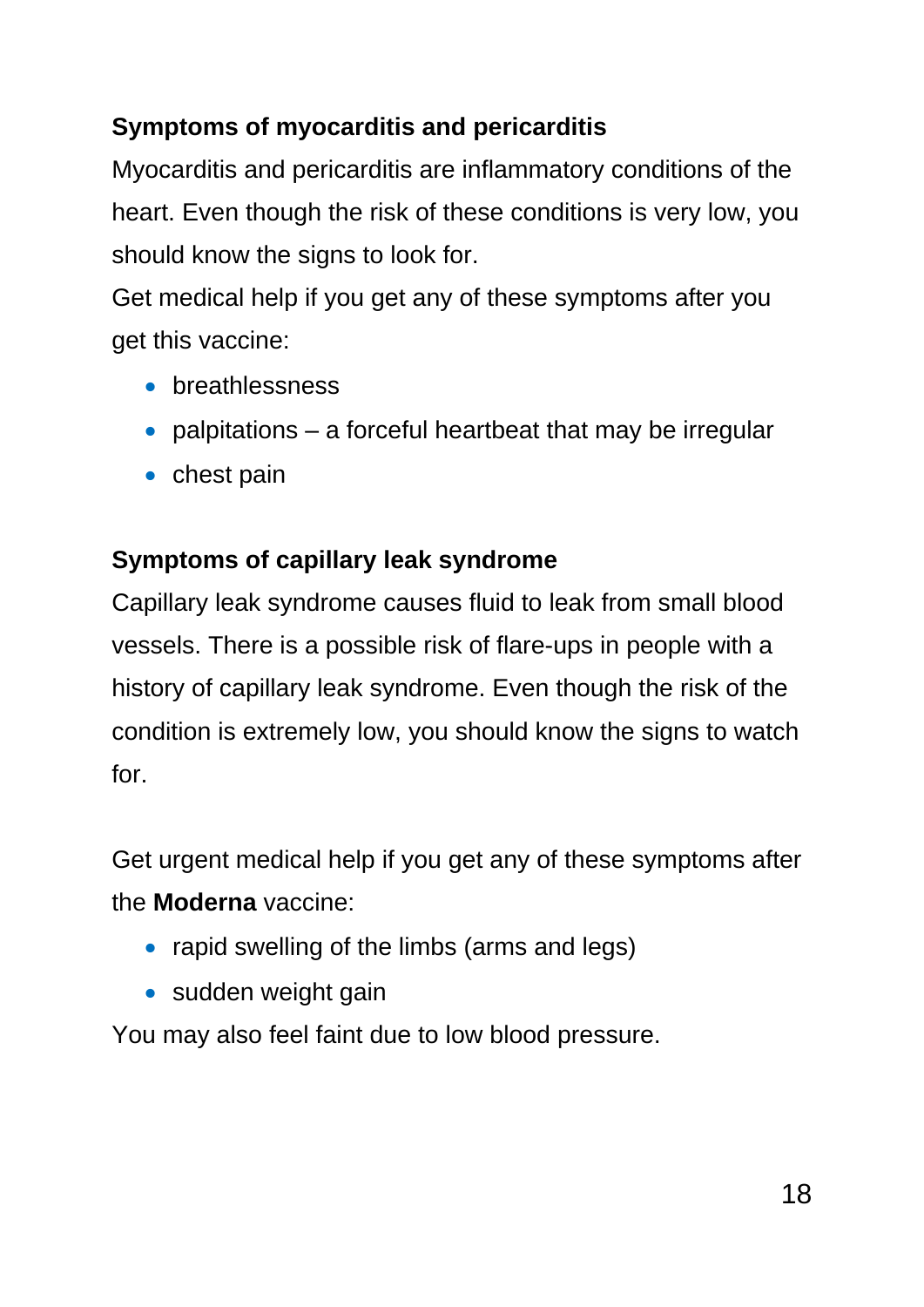People usually reported capillary leak syndrome within the first few days of getting this vaccine. Watch out for these symptoms in the days after your vaccination.

# **You should NOT get the COVID-19 vaccine Moderna Spikevax if**

- you have had a severe allergic reaction to any of the ingredients in the vaccine, including polyethylene glycol or PEG. Read the manufacturer's Patient Information Leaflet to see the list of ingredients.
- you have had a severe allergic reaction to a previous dose of the **Moderna** vaccine or the **Pfizer** Comirnaty vaccine
- you have had a severe allergic reaction after Trometamol, one of the contents in contrast dye used in MRI radiological studies
- you had myocarditis inflammation of the heart after a previous dose of the **Moderna** vaccine or the **Pfizer** Comirnaty COVID-19 vaccine
- you are under the age of 30
- you have been told by a Doctor that you should not have the **Pfizer** Comirnaty vaccine or the **Moderna** Spikevax COVID-19 vaccine for medical reasons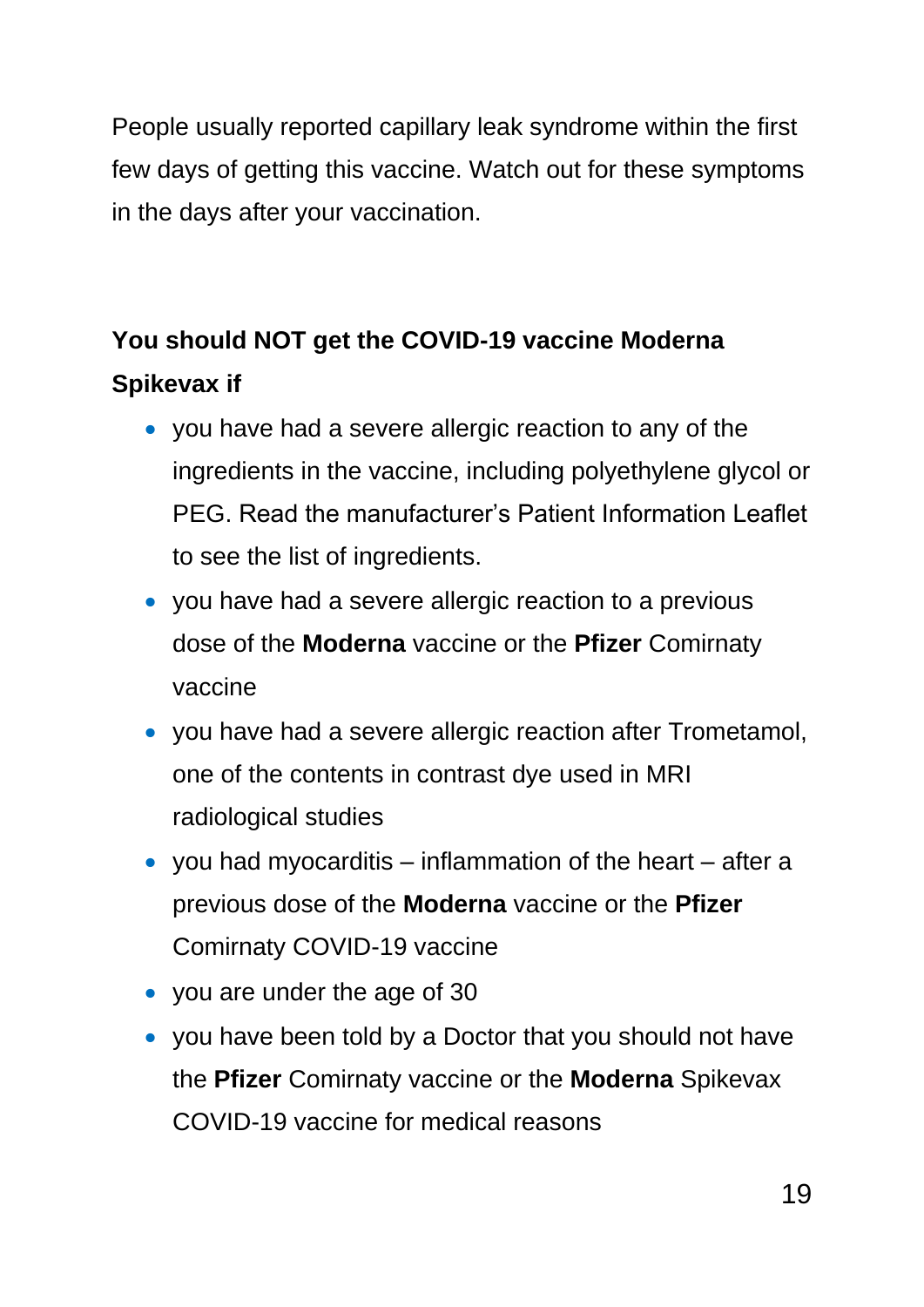People under the age of 30 who received a previous dose of **Moderna** Spikevax COVID-19 vaccine should receive the **Pfizer** Comirnaty COVID-19 vaccine as a second or subsequent dose.

# **Talk to your Doctor before getting this COVID-19 vaccine if you:**

- $\bullet$  had a severe allergic reaction anaphylaxis in the past, including to any other vaccine or medication
- $\bullet$  had pericarditis inflammation of the lining of the heart after a previous dose of this vaccine or the **Pfizer** Comirnaty vaccine COVID-19 vaccine
- have a history of capillary leak syndrome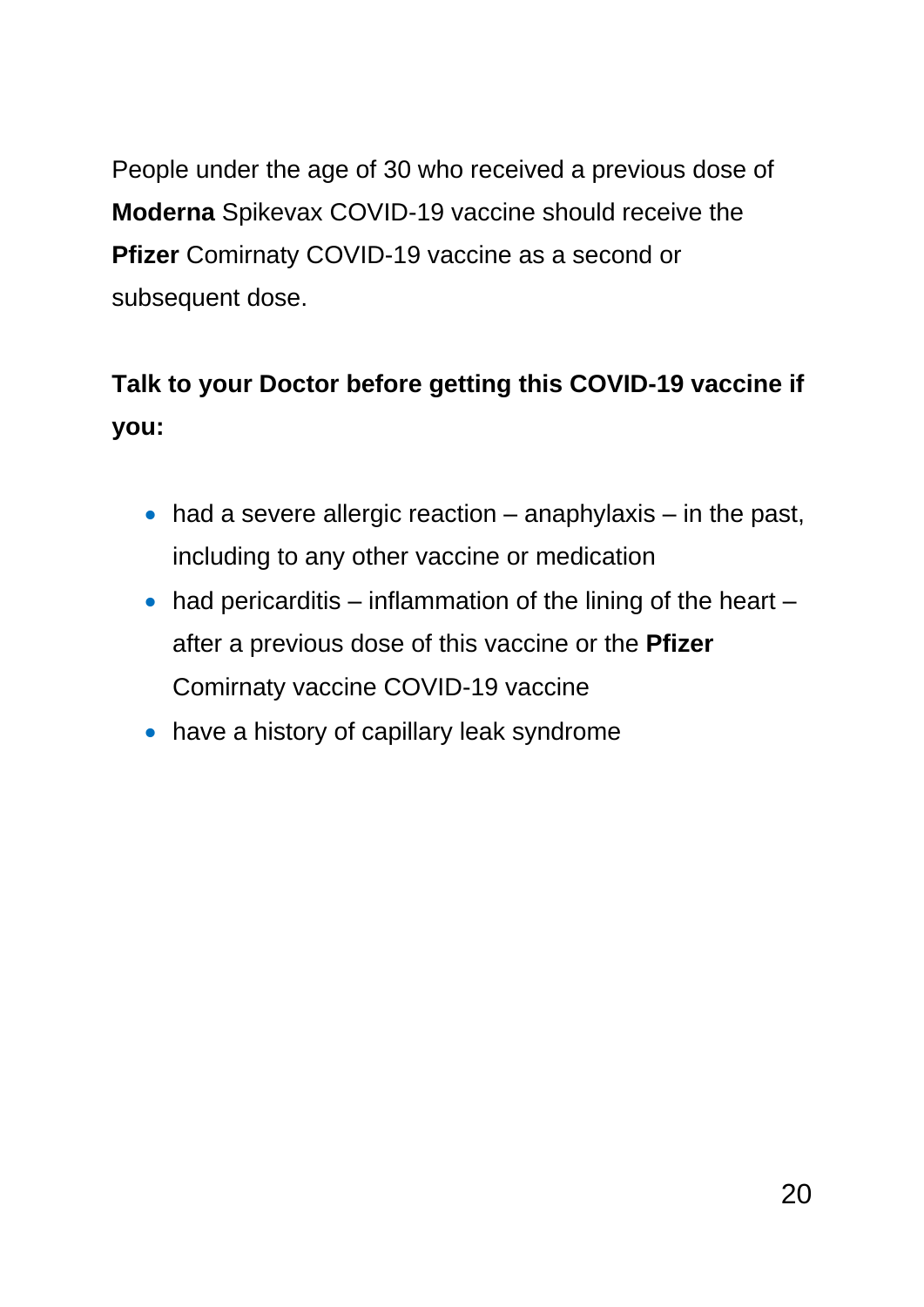# **COVID-19 vaccine Janssen**

The possible side effects and how often they occur are listed below, followed by when not to take this vaccine. If in any doubt, always ask a trusted healthcare professional.

# **Possible side effects:**

#### **Very common**

#### **More than 1 in 10 people**

- feeling tired
- pain where you had the vaccine injection
- headache
- muscle pain
- nausea

#### **Common**

#### **Up to 1 in 10 people**

- redness or swelling where you had the injection
- $\bullet$  joint pain
- $\bullet$  cough
- $\bullet$  fever temperature of 38 degrees Celsius or above or chills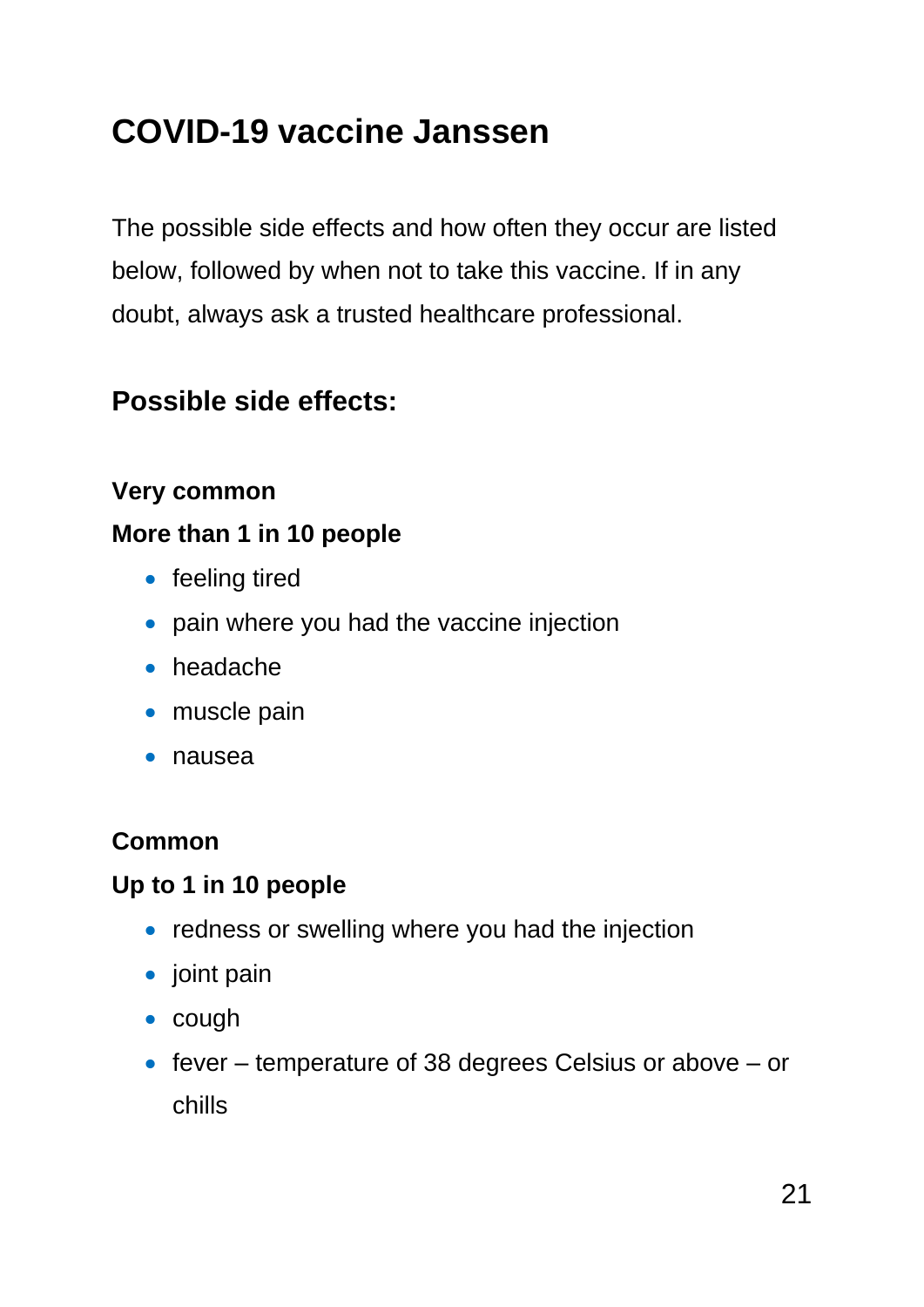#### **Uncommon**

### **Up to 1 in 100 people**

- back pain
- lack of energy
- feeling unwell
- muscle weakness
- pain in the limbs
- pain in the throat
- a rash
- sneezing
- excessive sweating
- a tremor
- diarrhoea
- unusual feeling in the skin, such as tingling or a crawling feeling – paraesthesia
- dizziness

### **Rare**

### **Up to 1 in 1,000 people**

- hives and hypersensitivity
- $\bullet$  reduced sensation in a part of the body hypoesthesia
- swollen lymph glands
- vomiting
- persistent ringing in the ears tinnitus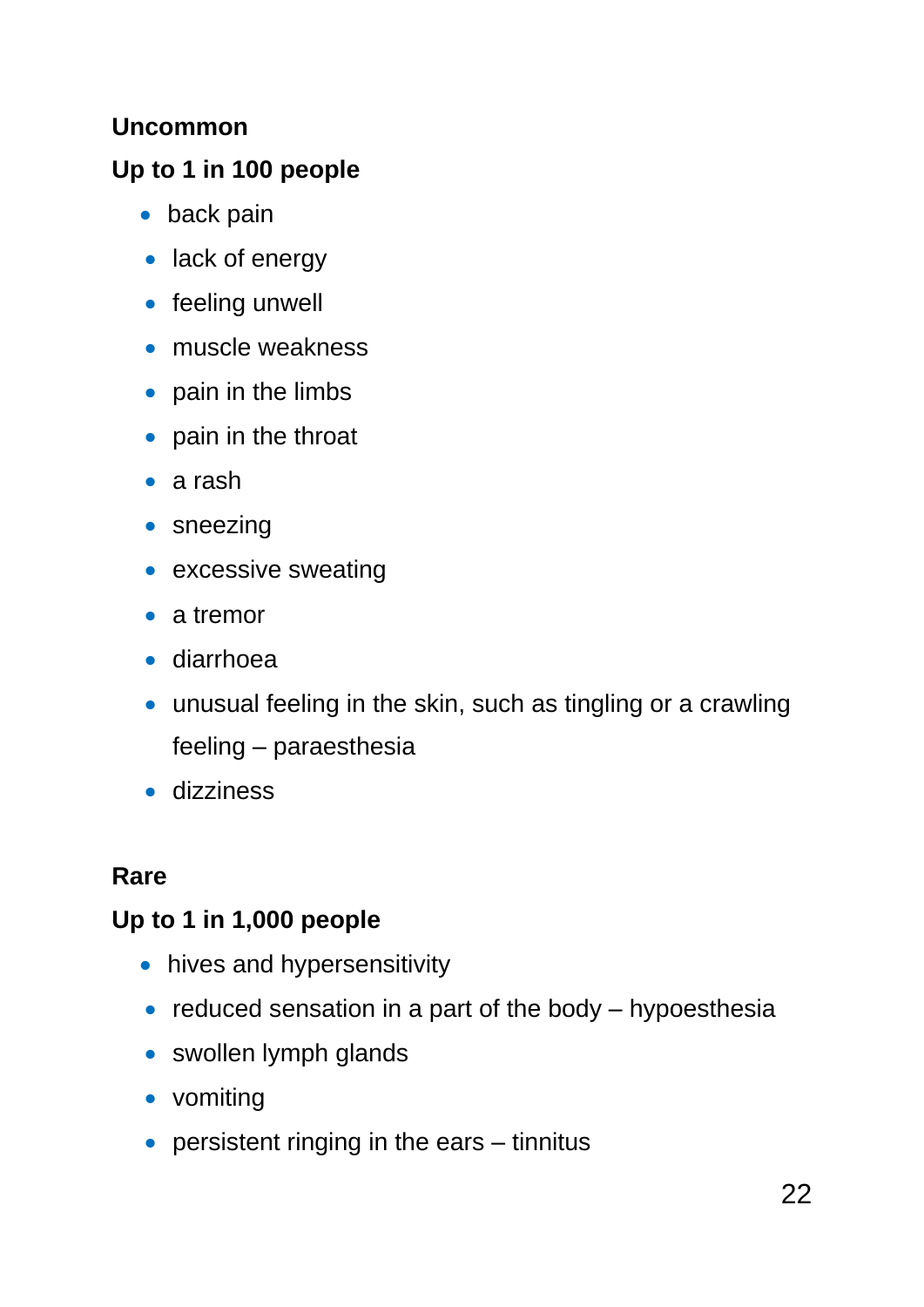• blood clots in the deep veins, such as deep vein thrombosis and pulmonary embolisms

#### **Very rare**

#### **Up to 1 in 10,000 people**

- very unusual blood clots with low platelets see next page for symptoms
- Guillain-Barré Syndrome a condition that affects the nerves in the body – see page 25 for symptoms

### **Extremely rare**

#### **Frequency not known yet**

- a severe allergic reaction
- very low levels of blood platelets immune thrombocytopenia
- a condition that causes fluid to leak from small blood vessels – capillary leak syndrome, see page 24 for symptoms
- $\bullet$  inflammation of the spinal cord transverse myelitis
- cutaneous small vessel vasculitis inflammation of blood vessels in the skin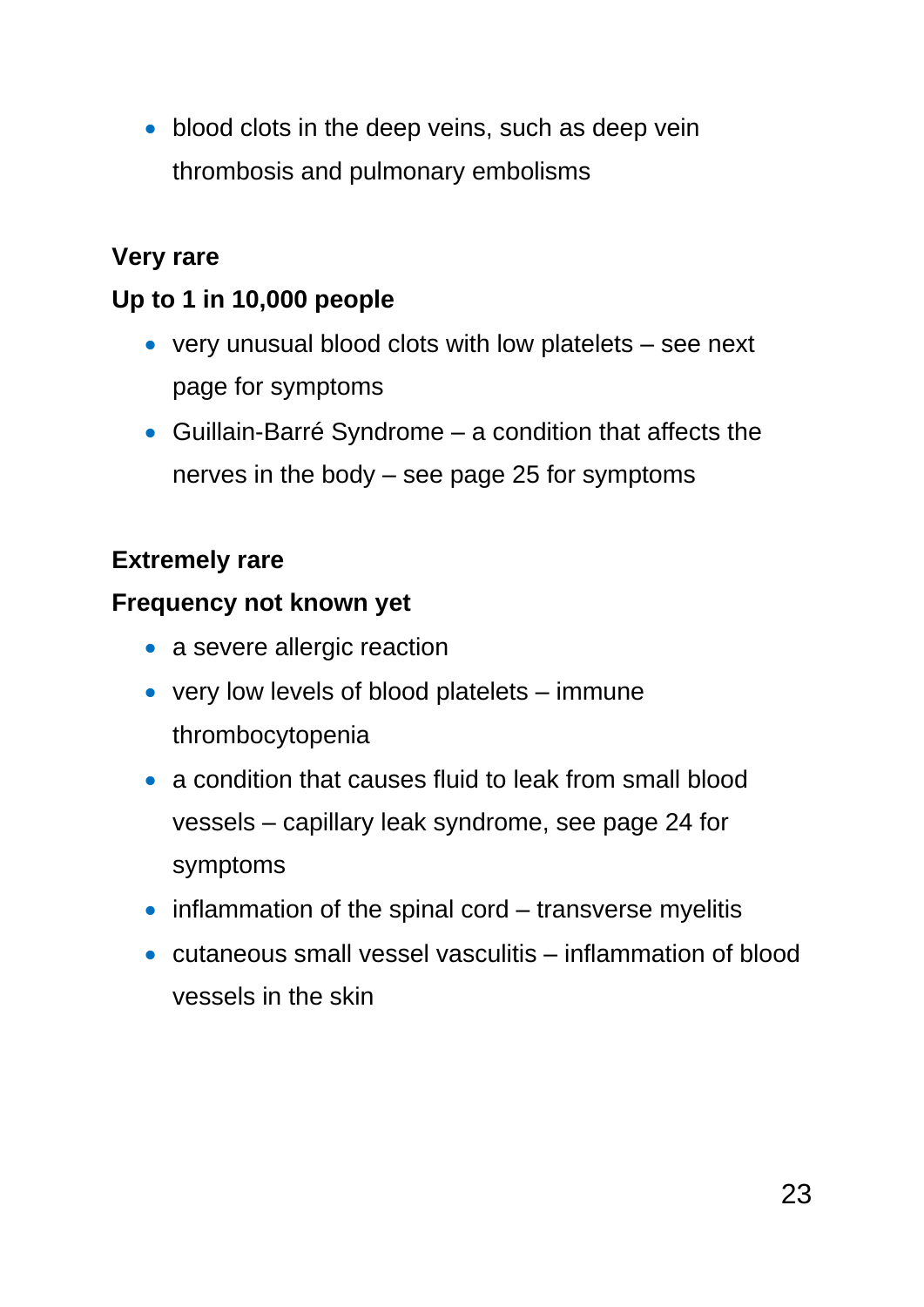### **Symptoms of very rare and unusual blood clots**

Even though the risk of blood clots with low platelets is extremely low, you should know the signs to watch for.

Get urgent medical help if you get any of these symptoms after this vaccine:

- **•** breathlessness
- pain in the chest or stomach
- swelling or coldness in a leg
- severe or worsening headache, blurred vision, confusion or seizures
- persistent bleeding under the skin where there was no previous injury
- multiple small bruises, reddish or purplish spots, or blood blisters under the skin

People reported very rare blood clots with low platelets within 14 days of getting this vaccine. Watch out for these symptoms in the weeks after your vaccination.

### **Symptoms of capillary leak syndrome**

Capillary leak syndrome causes fluid to leak from small blood vessels. Even though the risk of the condition is extremely low, you should know the signs to watch for.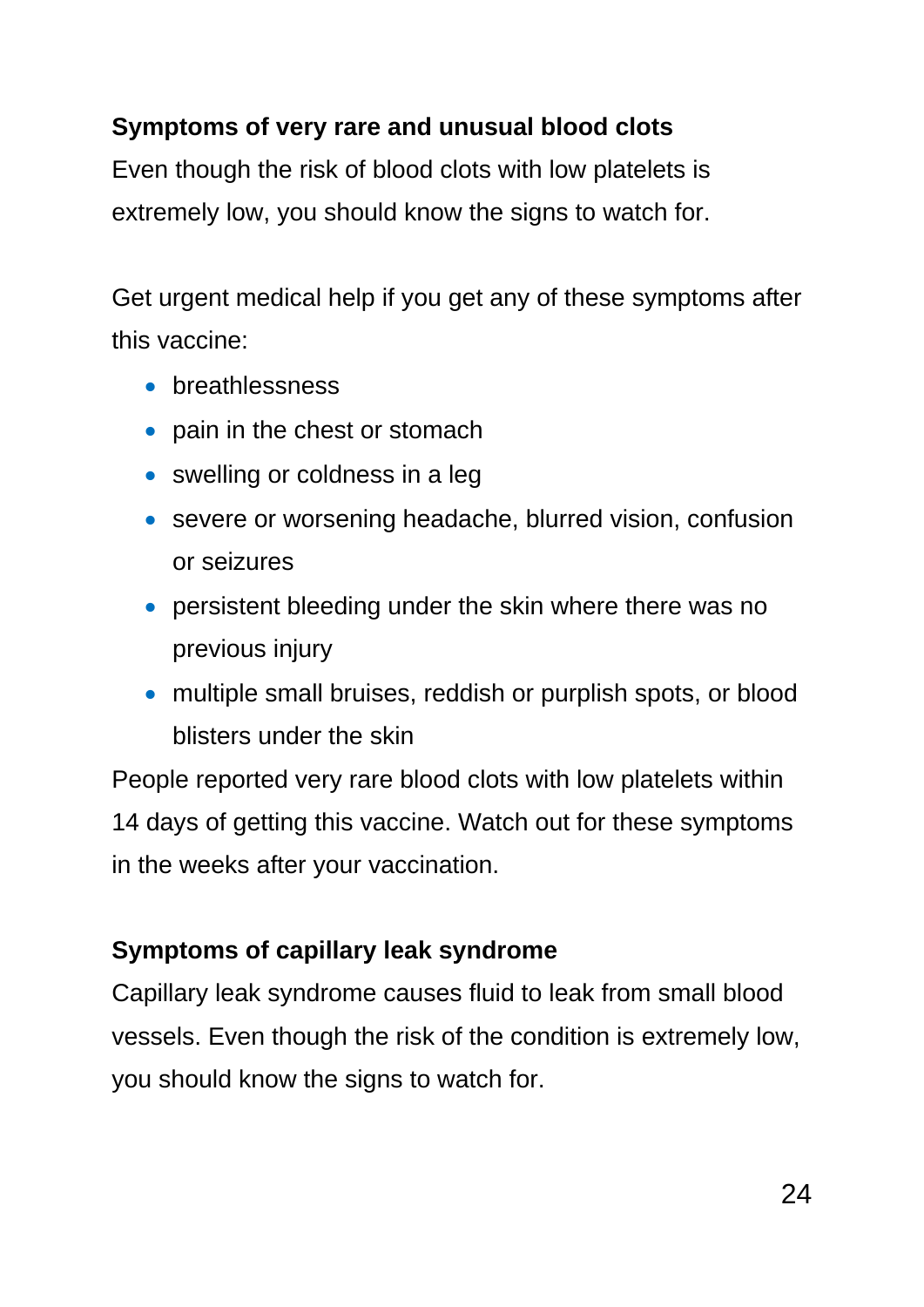Get urgent medical help if you get any of these symptoms after the **Janssen** vaccine:

- rapid swelling of the limbs  $-$  arms and legs
- sudden weight gain

You may also feel faint due to low blood pressure.

People usually reported capillary leak syndrome within 4 days of getting this vaccine. Watch out for these symptoms in the days after your vaccination.

### **Symptoms of Guillain-Barré Syndrome – GBS**

Guillain-Barré Syndrome is a condition that affects the nerves in the body. It causes nerve inflammation and can result in pain, numbness, muscle weakness and difficulty walking. Get urgent medical attention if you:

- have double vision or difficulty moving your eyes
- have difficulty swallowing, speaking or chewing
- have coordination problems, feel unsteady or have difficulty walking
- feel weakness and paralysis in your arms, legs, chest or face
- have tingling sensations in your hands or feet
- have problems with bladder control and bowel function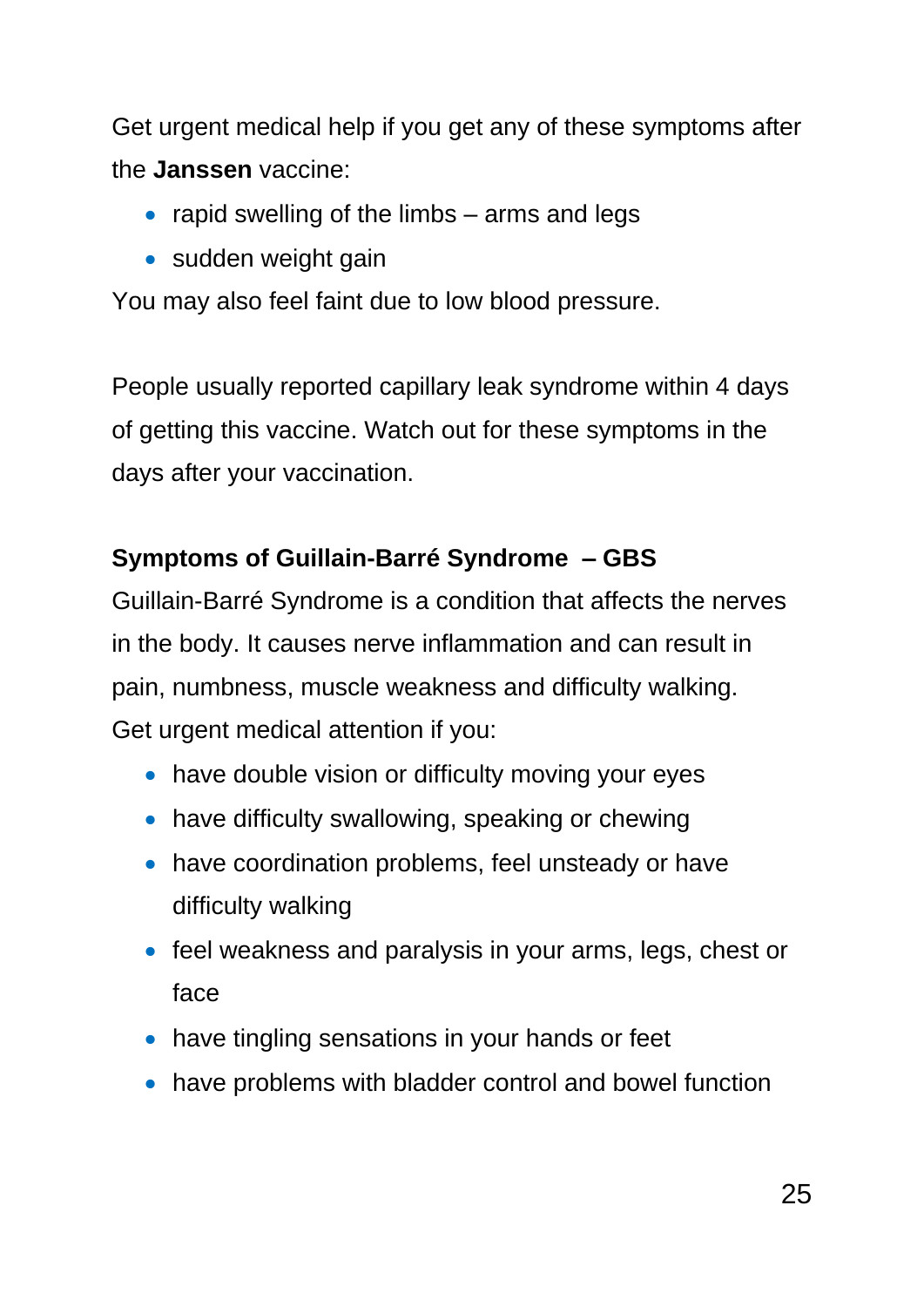#### **You should NOT get the COVID-19 vaccine Janssen if:**

- you have had a severe allergic reaction to any of the ingredients in the vaccine, including polysorbate 80. Read the manufacturer's Patient Information Leaflet to see the list of ingredients.
- you have had a severe allergic reaction to a previous dose of this vaccine or the COVID-19 AstraZeneca vaccine Vaxzevria
- you had blood clots with low platelets after a previous dose of the COVID-19 AstraZeneca vaccine Vaxzevria
- you have a history of capillary leak syndrome, see page 24 for symptoms
- you have been told by a Doctor that you should not have the COVID-19 AstraZeneca vaccine Vaxzevria for medical reasons

# **Talk to your Doctor before getting this COVID-19 vaccine if you:**

- $\bullet$  had a severe allergic reaction anaphylaxis in the past, including to any other vaccine or medication
- had thrombocytopenia abnormally low level of platelets – in the past

You will need your platelet levels monitored after this vaccine if you have a history of immune thrombocytopenia.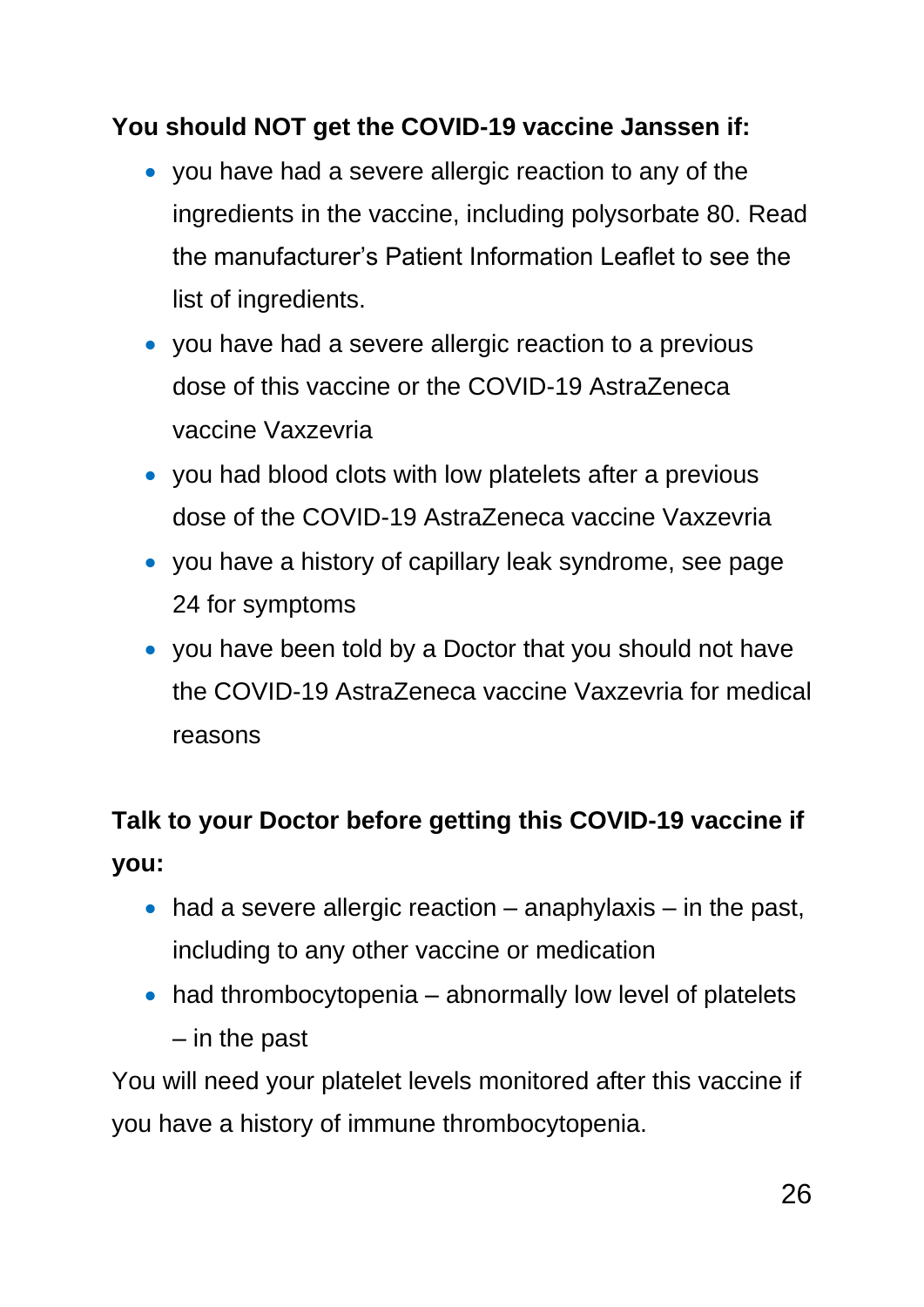# **What to do if you have fever or aches and pains**

If you have a fever or aches and pains, you can take paracetamol or ibuprofen to help. However, if your fever lasts more than 48 hours or if you are still concerned, please seek medical advice.

# **Time needed for vaccines to work**

It takes some time after getting your vaccine, up to 14 days, for your immune system to respond and give you protection from COVID-19.

There's strong, reliable evidence that COVID-19 vaccines are highly effective at preventing deaths and serious illness with COVID-19 and that they greatly reduce your risk of getting this virus.

You should also follow the latest public health advice on protecting yourself and others at **[www.hse.ie](http://www.hse.ie/)**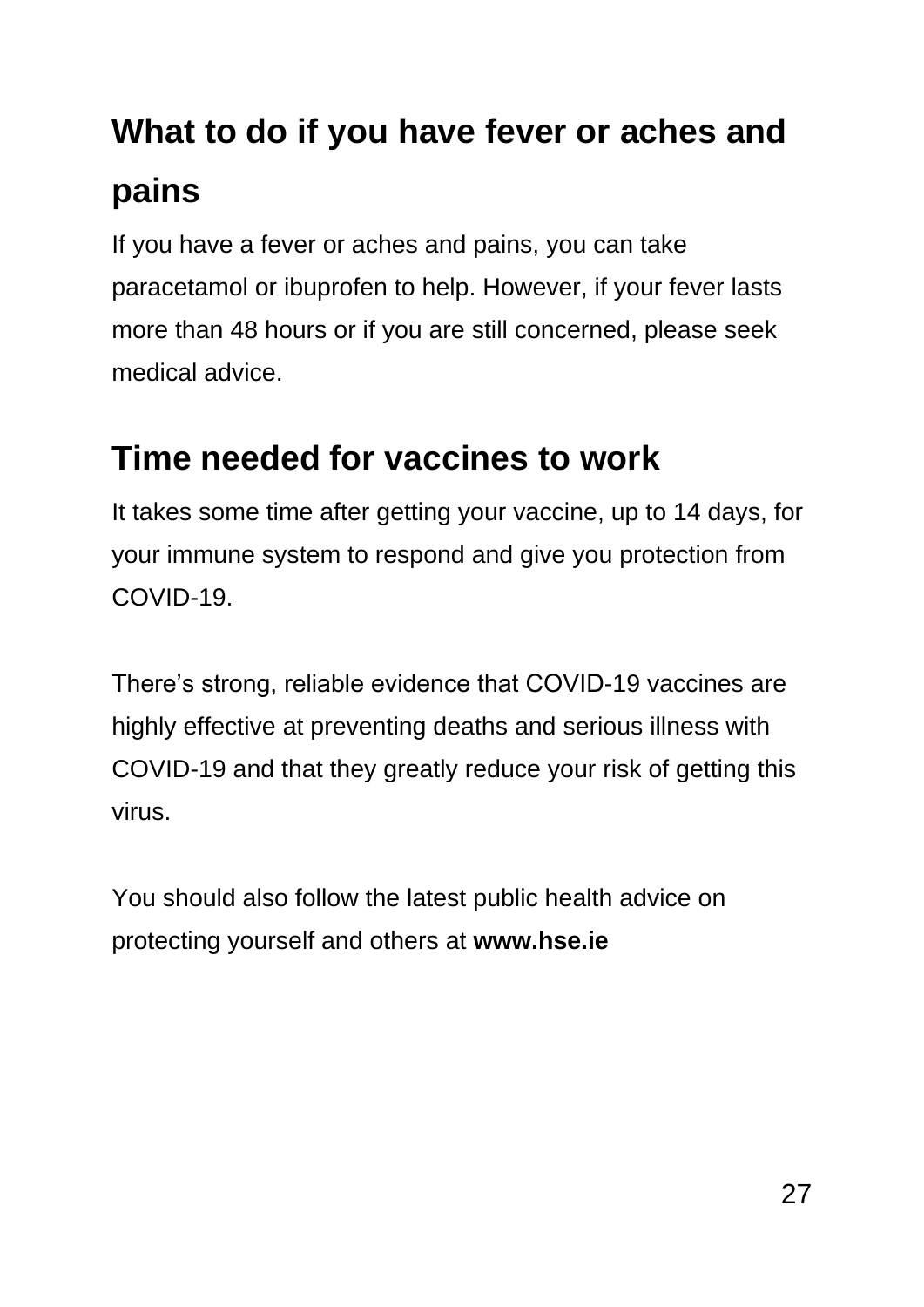# **How to report side effects**

We are learning about COVID-19 vaccines. If you experience a side effect after your COVID-19 vaccine, we ask you to report it to the Health Products Regulatory Authority HPRA.

The HPRA is the regulatory authority in Ireland for medicines, medical devices and other health products. Please visit **[www.hpra.ie/report](http://www.hpra.ie/report)** to report a side effect of a COVID-19 vaccine. You can also ask your Doctor or a family member to report a side effect for you.

# **Your personal information**

To administer the vaccine safely and to record all the necessary information to monitor and manage the vaccine, the HSE will be processing your personal information. All information processed by the HSE will be in accordance to the general laws and in particular the General Data Protection Regulation GDPR which came into force in 2018.

The processing of your data will be lawful and fair. It will only be processed for the specific purpose to manage the vaccinations. The principle of Data Minimisation has been applied. This means that only data that is necessary to identify you, book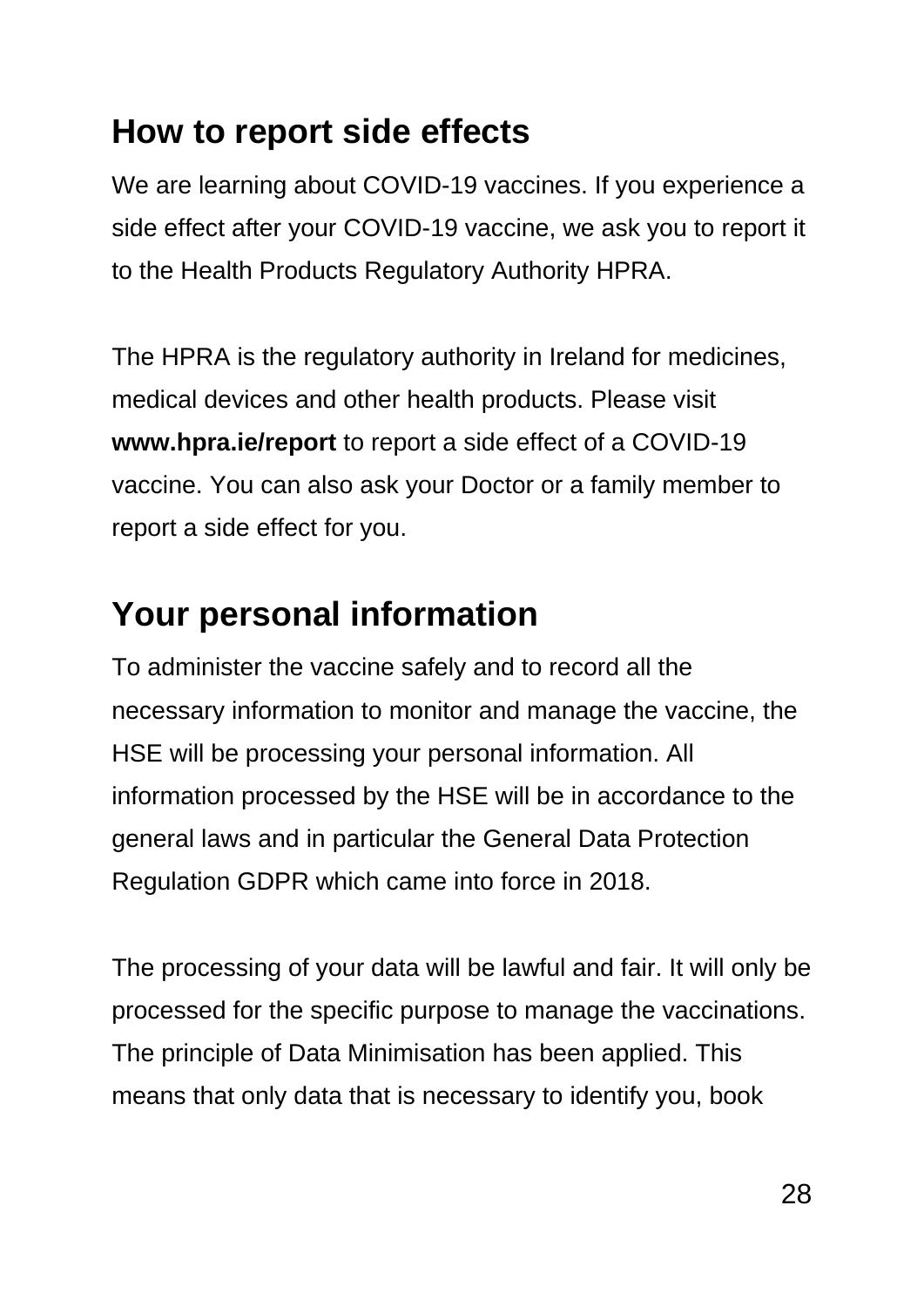your appointment, record your vaccination and monitor its effects is being recorded.

You have the following rights as a data subject under the GDPR in respect of your personal data that are processed.

- Request information on and access to your personal data, commonly known as a 'data subject access request'. This enables you to receive a copy of the personal data we hold about you and to check that we are lawfully processing it.
- Request correction of the personal data that we hold about you. This enables you to have any incomplete or inaccurate information we hold about you corrected.
- Request erasure of your personal data. This enables you to ask us to delete or remove personal data where there is no good reason for us continuing to process it. You also have the right to ask us to delete or remove your personal information where you have exercised your right to object to processing.
- Object to processing of your personal data.

More information is available at **[www.hse.ie/eng/gdpr](http://www.hse.ie/eng/gdpr)**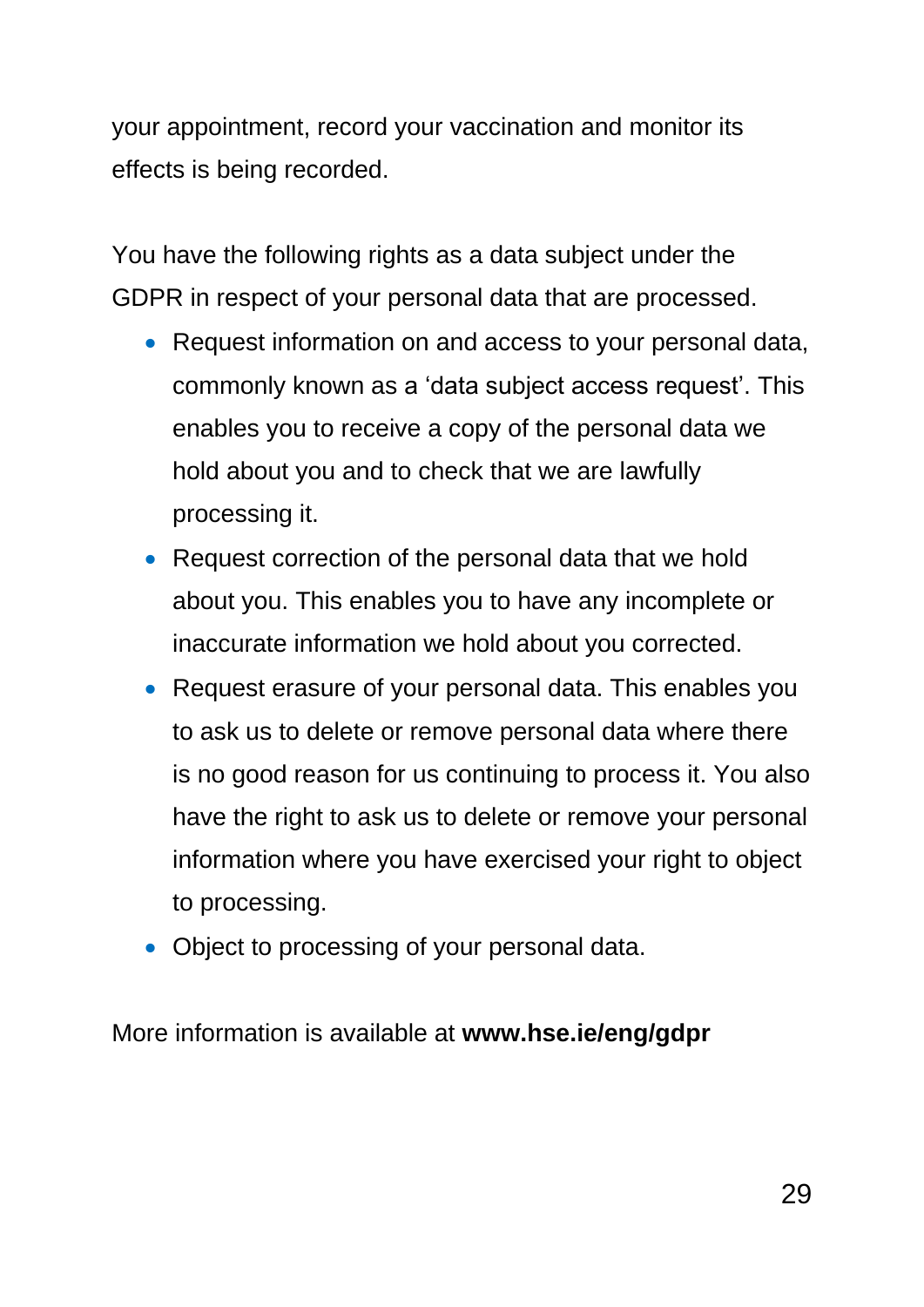# **Where to find more information**

**ww[w.hse.ie](https://www.hse.ie/eng/)** has detailed COVID-19 information from our experts on:

- The vaccines available and who can get them
- How to get vaccinated
- Getting your vaccine after having the disease
- Vaccine doses recommended for you
- Deciding on vaccination for children
- Symptoms and testing
- Advice to protect yourself and others

For more information about the vaccine you are being given, you can read the manufacturer's Patient Information Leaflet. This is printed for you on the day you get your vaccine, or you can find it on **[www.hse.ie/covid19vaccinePIL](https://www.hse.ie/eng/services/news/newsfeatures/covid19-updates/covid-19-vaccine-materials/covid-19-vaccine-patient-information.html)**

If you have any questions about the vaccine, you can talk to a health professional, like your vaccinator, Doctor, Pharmacist or healthcare team.

You can also call HSELive on Freephone **1800 700 700**. Our team are here to help Monday to Friday 8am to 8pm or Saturday and Sunday 9am to 5pm.